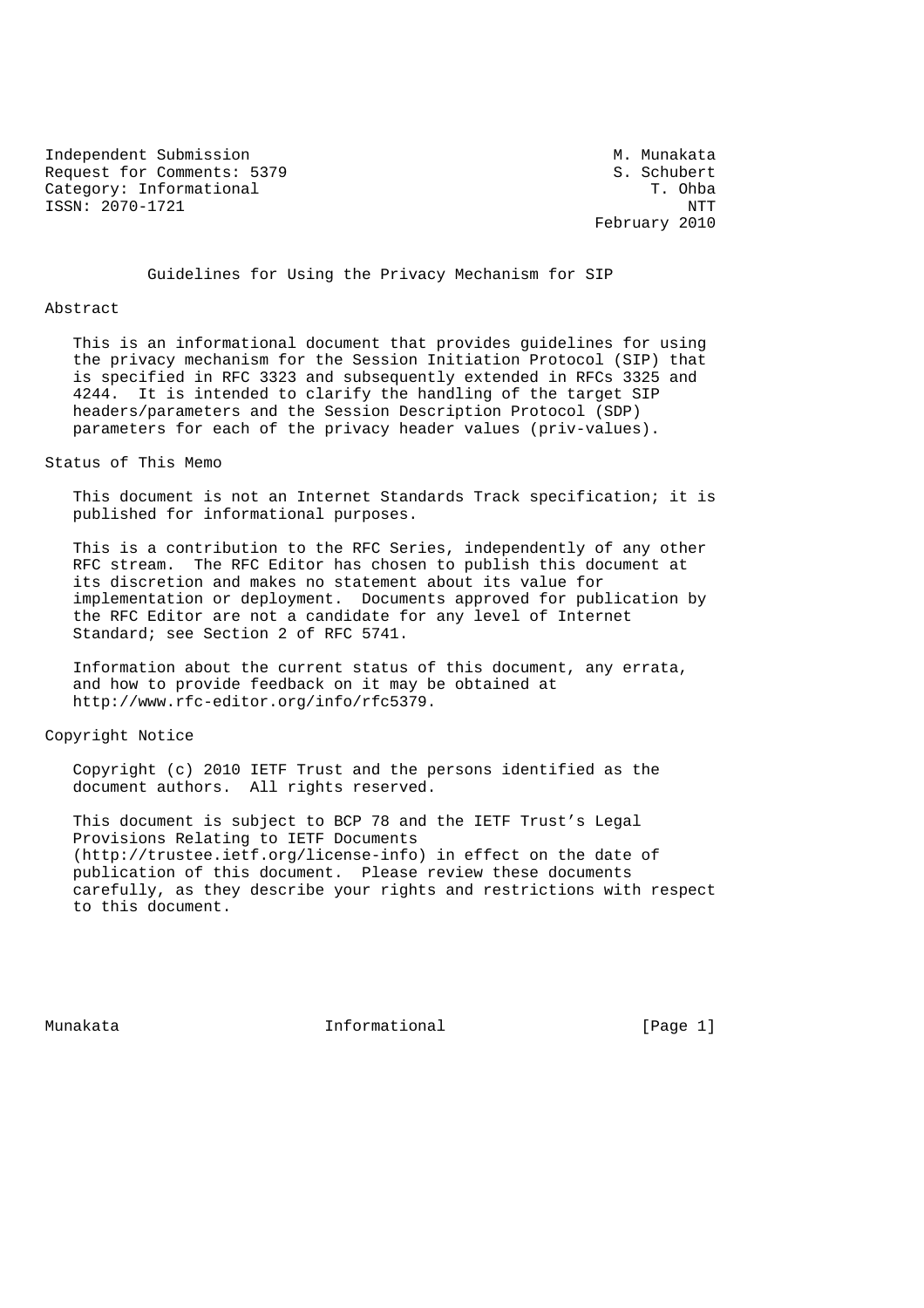Table of Contents

| $1$ . |                                                                  |
|-------|------------------------------------------------------------------|
|       |                                                                  |
|       |                                                                  |
| 4.    |                                                                  |
|       | 4.1. Target SIP Headers for Each priv-value 5                    |
|       | 4.2. Target SDP Parameters for Each priv-value                   |
|       | 4.3. Treatment of priv-value Not Supported by the                |
|       |                                                                  |
|       | 5. Recommended Treatment of User-Privacy-Sensitive Information 7 |
|       |                                                                  |
|       |                                                                  |
|       |                                                                  |
|       |                                                                  |
|       |                                                                  |
|       |                                                                  |
|       |                                                                  |
|       |                                                                  |
|       | 5.1.8. P-Asserted-Identity 11                                    |
|       |                                                                  |
|       |                                                                  |
|       |                                                                  |
|       |                                                                  |
|       |                                                                  |
|       |                                                                  |
|       |                                                                  |
|       |                                                                  |
|       |                                                                  |
|       | 5.2.                                                             |
|       |                                                                  |
|       |                                                                  |
|       |                                                                  |
|       | 5.3. Considerations for Non-Target SIP Headers/Parameters 17     |
|       | 5.3.1. Identity/Identity-Info 17                                 |
|       |                                                                  |
|       | 5.3.3. Replaces Header/Parameter 18                              |
|       |                                                                  |
|       |                                                                  |
|       |                                                                  |
|       |                                                                  |
|       |                                                                  |
|       |                                                                  |
|       |                                                                  |
|       |                                                                  |
|       |                                                                  |

Munakata 1989 - Informational 1989 - Informational 1989 - Informational 1989 - IPage 2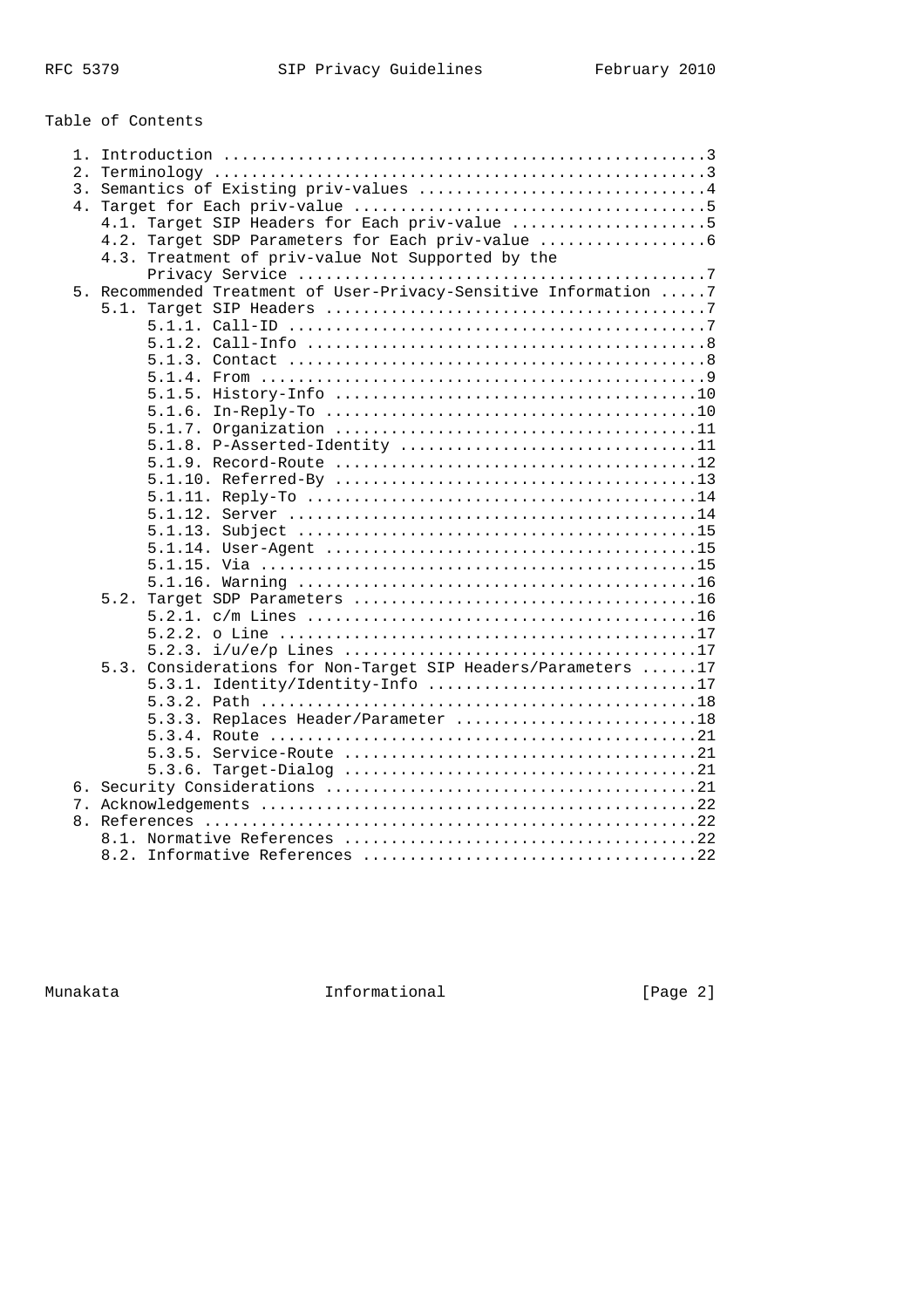# 1. Introduction

 This document clarifies the privacy mechanism for the Session Initiation Protocol (SIP) [RFC3261] defined in [RFC3323], which was later extended in [RFC3325] and [RFC4244]. This document describes the practical manner of operations of the privacy mechanism as a guideline and does not change the existing privacy mechanism.

 In RFC 3323, the semantics of the basic set of priv-values (header, session, user, none, and critical) is defined, but there are some ambiguities in regards to the target information to be obscured per priv-value, which are not explicitly specified. An ambiguity such as this could result in different interpretations of privacy handling for each of the priv-values defined, both at an entity setting a Privacy header and at an entity processing a Privacy header, which could have an adverse impact on interoperability.

 Additional priv-values "id" and "history" are defined in RFCs 3325 and 4244, respectively.

 In RFC 4244, the priv-value "history" is defined in order to request privacy for History-Info headers, and the target to be obscured for "history" priv-value is specified as only the History-Info headers. In addition, the RFC clearly describes that History-Info headers are also the target when "header"- and "session"-level privacy are requested.

 On the other hand, RFC 3325 defines the P-Asserted-Identity header and a priv-value "id", which is used to request privacy for only the P-Asserted-Identity header, but it does not specify how other priv values may impact the privacy handling of the P-Asserted-Identity header. Because of this lack of specification, it has been observed that some implementations are suffering from the inability to achieve the intended privacy due to discrepancies in interpretations.

 This document tries to clarify the SIP headers and SDP parameters to be obscured for each of the priv-values to alleviate the potential interoperability issues already seen due to a lack of explicit text.

# 2. Terminology

 The key words "MUST", "MUST NOT", "REQUIRED", "SHALL", "SHALL NOT", "SHOULD", "SHOULD NOT", "RECOMMENDED", "MAY", and "OPTIONAL" in this document are to be interpreted as described in [RFC2119].

Munakata **Informational Informational** [Page 3]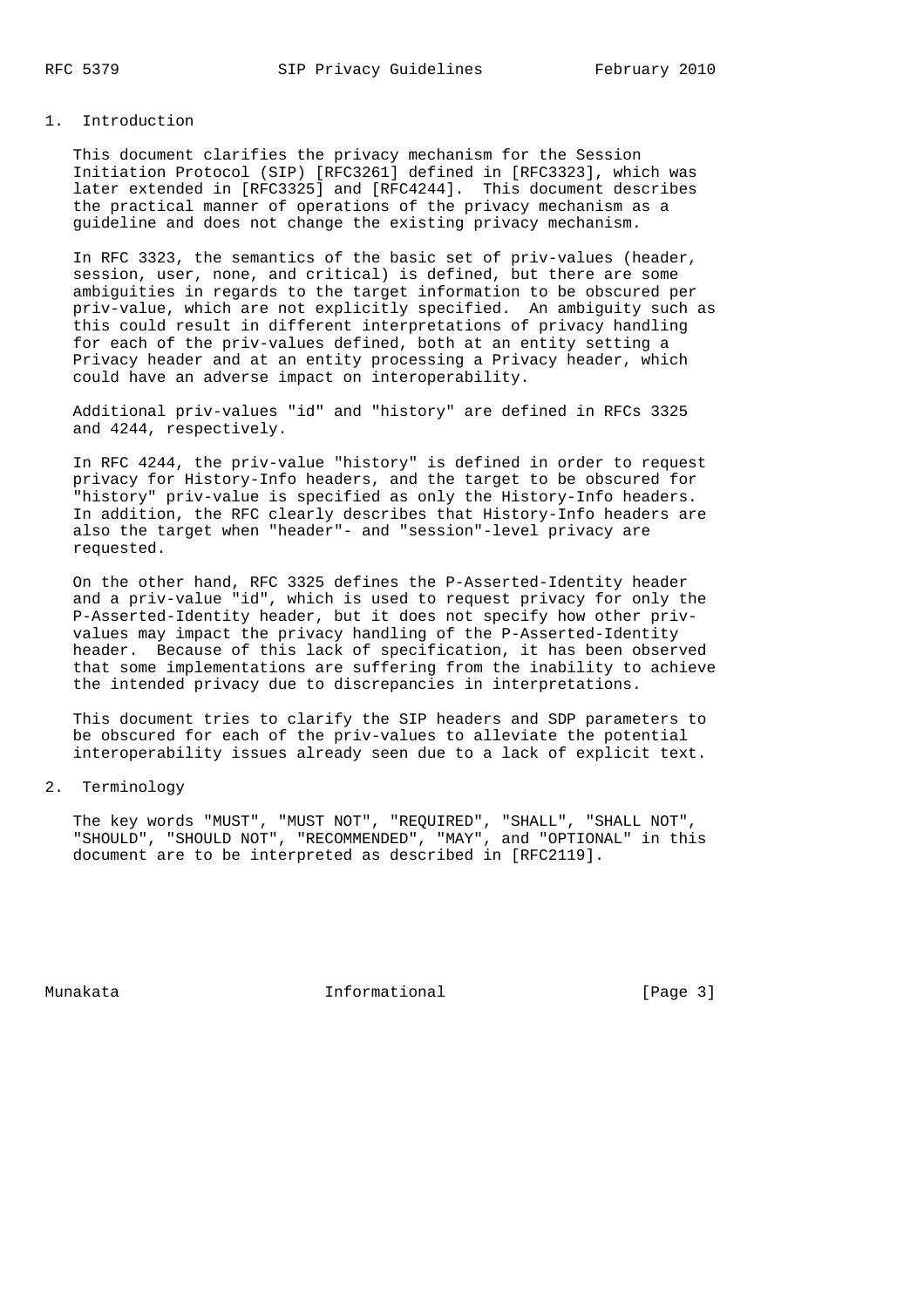Note: This document is informational; therefore, it does not specify any new normative behaviors of privacy mechanism. All the RFC 2119 language in this document is derived from the normative text in the existing RFCs, such as RFC 3323.

priv-value:

 Values registered with IANA to be used in the Privacy header. Registered priv-values are "header", "session", "user", "none", and "critical" defined in [RFC3323]; "id" defined in [RFC3325]; and "history" defined in [RFC4244].

 privacy service: A network entity that executes privacy functions before forwarding messages to the next hop. It is sometimes abbreviated to PS in this document.

 user-level privacy: Privacy for user-inserted information that can be anonymized by the user agent itself.

3. Semantics of Existing priv-values

 This section provides the semantics of each priv-value defined in RFCs 3323, 3325, and 4244. The descriptions are taken from the IANA registration.

| Privacy Type Description |                                                                                                              | Reference |
|--------------------------|--------------------------------------------------------------------------------------------------------------|-----------|
| user                     | Request that privacy services<br>provide a user-level privacy function                                       | [RFC3323] |
| header                   | Request that privacy services modify<br>headers that cannot be set arbitrarily<br>by the user (Contact/Via). | [RFC3323] |
| session                  | Request that privacy services provide<br>privacy for session media                                           | [RFC3323] |
| none                     | Privacy services must not perform any<br>privacy function                                                    | [RFC3323] |
| critical                 | Privacy service must perform the<br>specified services or fail the request                                   | [RFC3323] |
| id                       | Privacy requested for Third-Party<br>Asserted Identity                                                       | [RFC3325] |

Munakata **Informational Informational Informational** [Page 4]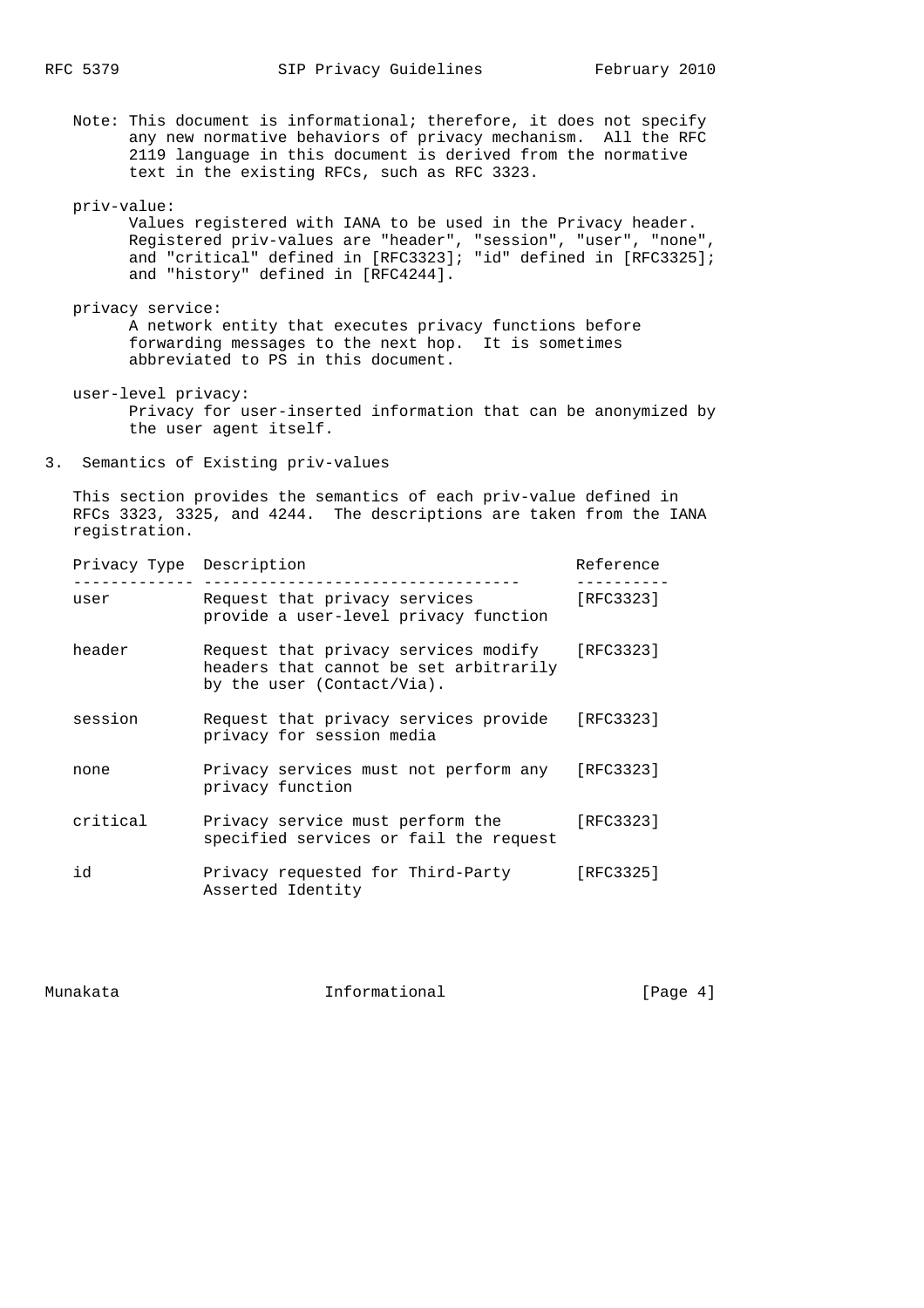| history | Privacy requested for  | [RFC4244] |
|---------|------------------------|-----------|
|         | History-Info header(s) |           |

4. Target for Each priv-value

 Tables in this section show the recommended treatment of SIP headers and SDP parameters per priv-value. SIP headers and SDP parameters not shown in the tables are regarded as non-targets of these priv values. Some non-target SIP headers/SDP parameters may carry privacy-sensitive information that may need privacy treatment regardless of the privacy level requested. This is further described in 5.3.

 The way in which SIP headers and SDP parameters listed here are obscured may depend on the implementation and network policy. This document does not prevent different variations that may exist based on local policy but tries to provide recommendations for how a privacy service treats SIP headers and SDP parameters.

- Note: The scope of these tables is SIP headers and related parameters specified in RFCs.
- 4.1. Target SIP Headers for Each priv-value

 Table 1 below shows a recommended treatment of each SIP header for each priv-value. Detailed descriptions of the recommended treatment per SIP header are covered in Section 5.

 The "where" column describes the request and response types in which the header needs the treatment to maintain privacy. Values in this column are:

- R: The header needs the treatment when it appears in a request.
- r: The header needs the treatment when it appears in a response.

 The next five columns show the recommended treatment for each priv value:

- delete: The header is recommended to be deleted at a privacy service.
- not add: The header is recommended not to be added at a privacy service.
- anonymize: The header is recommended to be anonymized at a privacy service. How to anonymize the header depends on the header. Details are given in Section 5.

Munakata **Informational Informational Informational** [Page 5]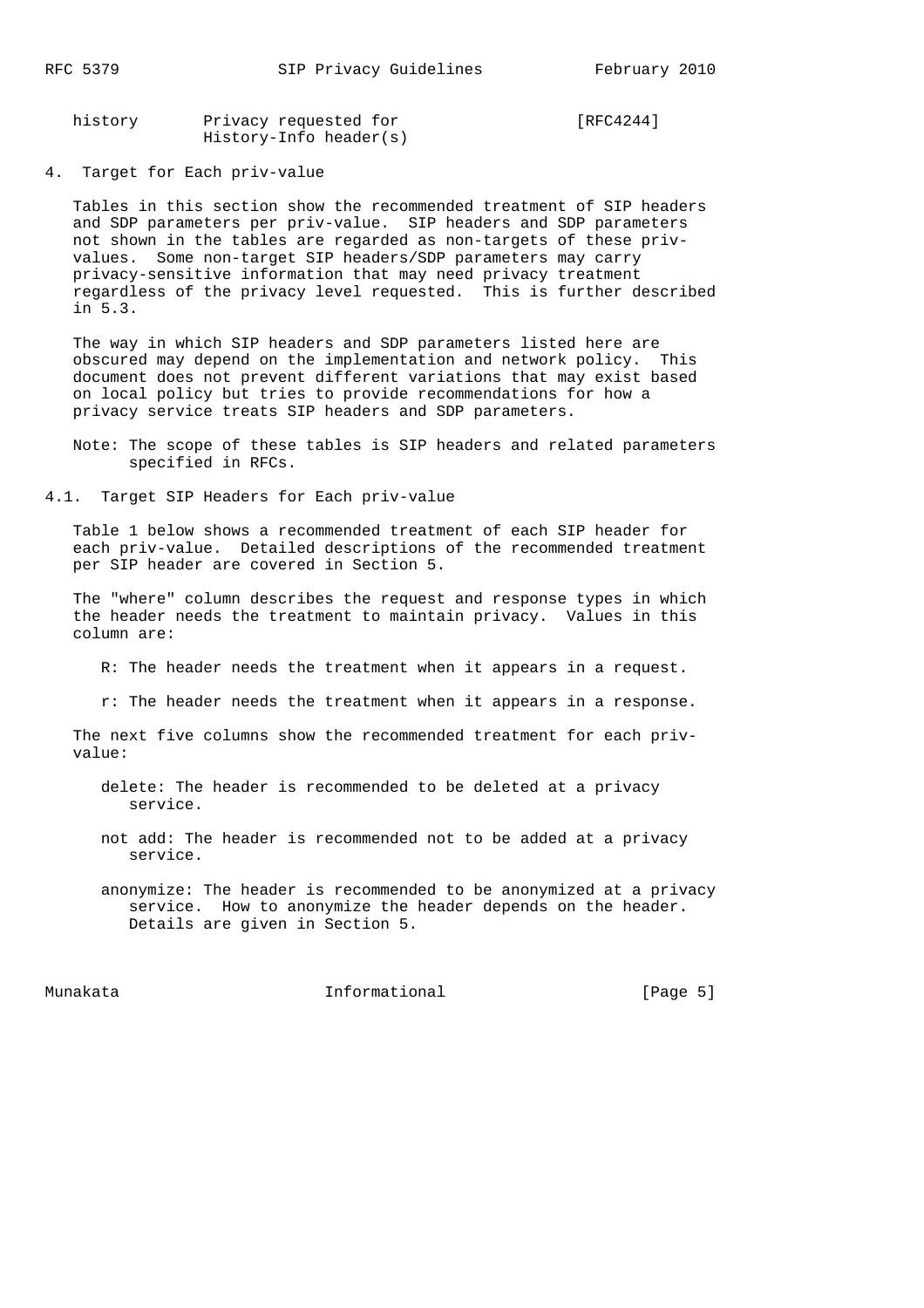anonymize\*: An asterisk indicates that the involvement of a privacy service and treatment of the relevant header depend on the circumstance. Details are given in Section 5.

| Target headers      | where        | user       | header    | session | id     | history |
|---------------------|--------------|------------|-----------|---------|--------|---------|
| Call-ID (Note)      | R            | anonymize  |           |         |        |         |
| Call-Info           | Rr           | delete     | not add   |         |        |         |
| Contact             | R            |            | anonymize |         |        |         |
| From                | R            | anonymize  |           |         |        |         |
| History-Info        | Rr           |            | delete    | delete  |        | delete  |
| $In-Reply-To$       | $\mathbb{R}$ | delete     |           |         |        |         |
| Organization        | Rr           | delete     | not add   |         |        |         |
| P-Asserted-Identity | Rr           |            | delete    |         | delete |         |
| Record-Route        | Rr           |            | anonymize |         |        |         |
| Referred-By         | R            | anonymize* |           |         |        |         |
| Reply-To            | Rr           | delete     |           |         |        |         |
| Server              | r            | delete     | not add   |         |        |         |
| Subject             | R            | delete     |           |         |        |         |
| User-Agent          | R            | delete     |           |         |        |         |
| Via                 | R            |            | anonymize |         |        |         |
| Warning             | r            | anonymize  |           |         |        |         |

Table 1: Recommended PS behavior for each SIP header

 Note: Any time a privacy service modifies a Call-ID, it MUST retain the former and modified values as indicated in Section 5.3 in RFC 3323. It MUST then restore the former value in a Call-ID header and other corresponding headers and parameters (such as In-Reply-To, Replaces, and Target-Dialog) in any messages that are sent using the modified Call-ID to the originating user agent. It should also modify a Call-ID header and other corresponding headers/parameters (such as Target-Dialog and "replaces" parameter) in any further relevant messages that are sent by the originating user agent. Refer to Section 5.1.1 (Call-ID) for the detailed behavior.

 Identity/Identity-Info, Path, Replaces, Route, Service-Route, and Target-Dialog headers are not targets of these priv-values (and should not be anonymized or modified by a privacy service based on a priv-value in a Privacy header). Refer to Section 5.3 for details.

4.2. Target SDP Parameters for Each priv-value

 The recommended PS behaviors for each SDP parameters are simple. The c, m, o, i, u, e, and p lines in SIP request/response are recommended to be anonymized when user privacy is requested with Privacy:session.

Munakata  $I_n$  Informational  $I_n$  [Page 6]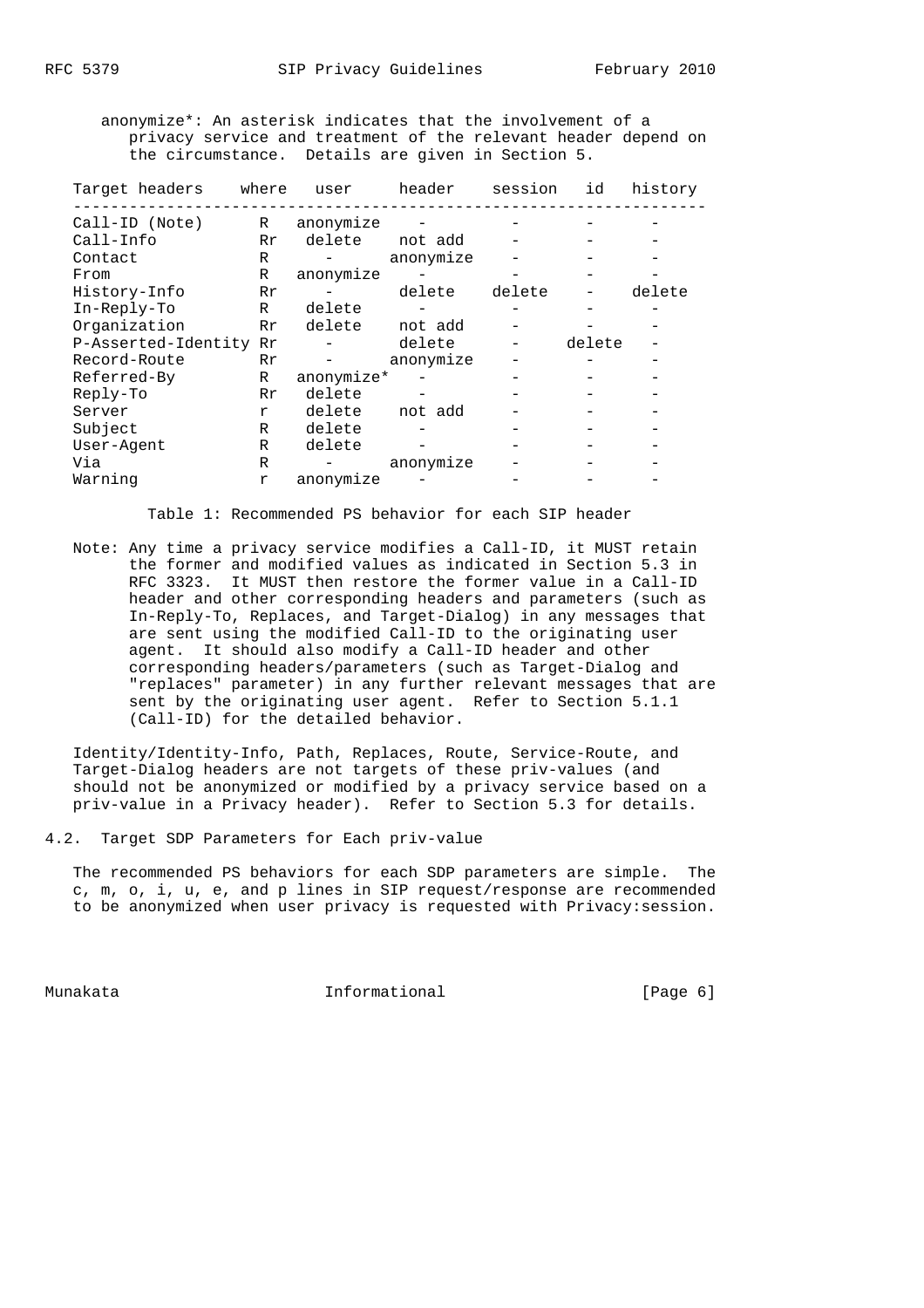# 4.3. Treatment of priv-value Not Supported by the Privacy Service

 As specified in RFC 3323, if the priv-value of "critical" is present in the Privacy header of a request, and if the privacy service is incapable of performing all of the levels of privacy specified in the Privacy header, it MUST fail the request with a 500 (Server Error) response code as indicated in Section 5 in RFC 3323.

 Since the protection of privacy is important, even if the priv-value "critical" is not present in the Privacy header, the privacy service should fail the request with a 500 response code when it is incapable of performing all of the levels of privacy specified in the Privacy header.

#### 5. Recommended Treatment of User-Privacy-Sensitive Information

 The following SIP headers and related parameters may concern privacy. This section describes what kind of user-privacy-sensitive information may be included in each SIP header/parameter, and how to maintain privacy for such information at a user agent or a privacy service when the information is indeed privacy-sensitive.

# 5.1. Target SIP Headers

 This section describes privacy considerations and recommended treatment for each SIP header that may reveal user-privacy-sensitive information. This section goes into details about how each header affects privacy, the desired treatment of the value by the user agent and privacy service, and other instructions/additional notes necessary to provide privacy.

# 5.1.1. Call-ID

 This field frequently contains an IP address or hostname of a UAC (User Agent Client) appended to the Call-ID value.

 A user agent executing a user-level privacy function on its own SHOULD substitute for the IP address or hostname that is frequently appended to the Call-ID value a suitably long random value (the value used as the 'tag' for the From header of the request might even be reused) as indicated in Section 4.1 in RFC 3323.

 A privacy service MAY anonymize the Call-ID header when the request contains Privacy:user by substituting for the IP address or hostname in the Call-ID a suitably long random value (such as a From tag value) so that it is sufficiently unique as indicated in Section 5.3 in RFC 3323.

Munakata  $I_n$  Informational  $I_n$  [Page 7]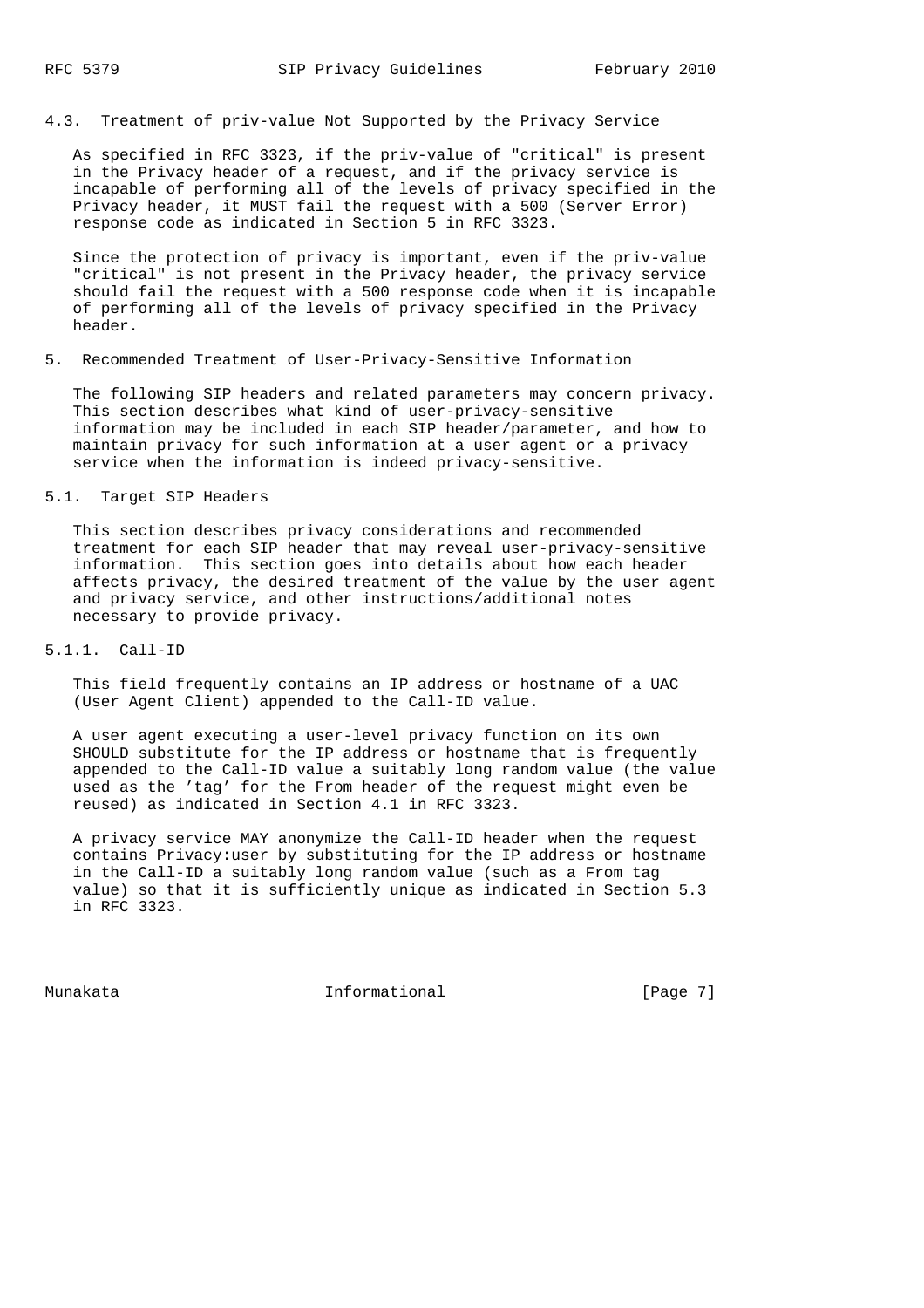Call-ID is essential to dialog matching, so any time a privacy service modifies this field, it MUST retain the former value and restore it in a Call-ID header in any messages that are sent to/by the originating user agent inside the dialog as indicated in Section 5.3 in RFC 3323. A privacy service should be prepared to receive a request outside the dialog containing the value of the Call-ID set by the PS in other SIP headers (e.g., In-Reply-To/Replaces/ Target-Dialog), at least while the dialog state is active for the dialog whose Call-ID was modified by that PS. When such a request is received, the Call-ID value contained in the relevant headers indicated above should be replaced by the retained value.

 Note: This is possible only if the privacy service maintains the state and retains all the information it modified to provide privacy. Some PSs are known to encrypt information prior to obfuscation in the Via header, etc. In this case, the PS cannot correlate the modified Call-ID value with the original Call-ID. Further challenges are imposed when the PS needs to stay on a signaling path to ensure that it receives all the messages targeted towards the caller for which a PS provides privacy, especially when the request is out-of-dialog.

 Refer to the corresponding sections, 5.1.6 (In-Reply-To), 5.3.3 (Replaces Header/Parameter), and 5.3.6 (Target-Dialog), for detailed discussion.

5.1.2. Call-Info

This field contains additional information about the user.

 A user agent executing a user-level privacy function on its own SHOULD NOT add a Call-Info header as indicated in Section 4.1 in RFC 3323.

 A privacy service MUST delete a Call-Info header if one exists when user privacy is requested with Privacy:user as indicated in Section 5.3 in RFC 3323. A privacy service SHOULD NOT add a Call-Info header when user privacy is requested with Privacy:header as indicated in Section 5.1 in RFC 3323.

# 5.1.3. Contact

 This field contains a URI used to reach the user agent for mid-dialog requests and possibly out-of-dialog requests, such as REFER [RFC3315]. Since the Contact header is essential for routing further requests to the user agent, it must include a functional URI even when it is anonymized.

Munakata **Informational Informational Informational** [Page 8]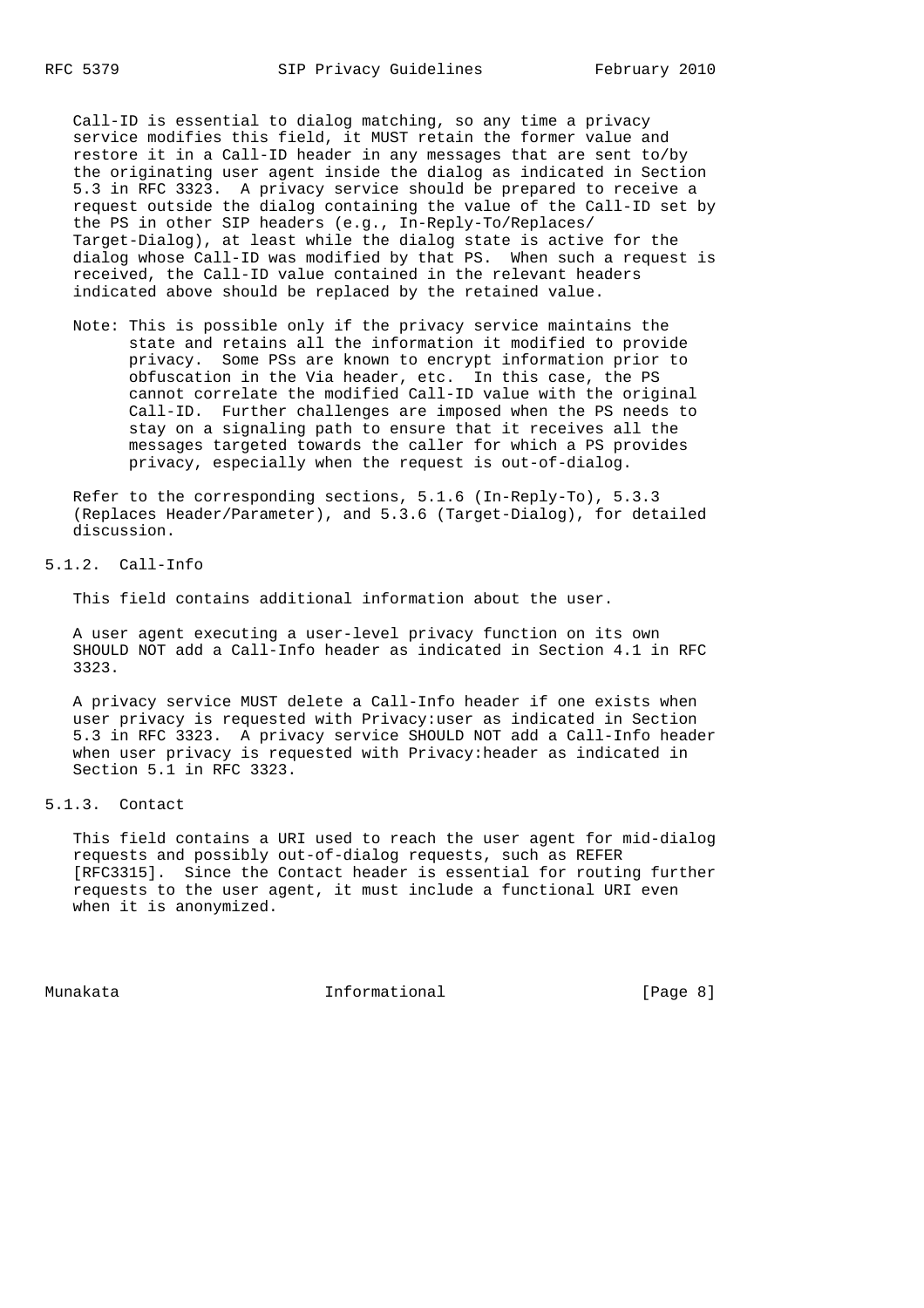A user agent MUST NOT anonymize a Contact header, unless it can obtain an IP address or contact address that is functional yet has a characteristic of anonymity as indicated in Section 4.1.1.3 in RFC 3323.

 Since RFC 3323 was published, there have been proposals that allow UAs to obtain an IP address or contact address with a characteristic of anonymity.

 The mechanisms that are discussed at the time of this writing are Globally Routable User Agent URIs (GRUU) [SIPGRUU], which provides a functional Contact address with a short life span, making it ideal for privacy sensitive calls, and Traversal Using Relays around NAT (TURN) [TURN], through which an IP address of a relay can be obtained for use in a Contact header.

 A privacy service SHOULD anonymize a Contact header by replacing the existing Contact header field value with the URI that dereferences to the privacy service when user privacy is requested with Privacy:header, as indicated in Section 5.1 in RFC 3323. This is generally done by replacing the IP address or hostname with that of the privacy service.

5.1.4. From

 This field contains the identity of the user, such as display-name and URI.

 A user agent executing a user-level privacy function on its own SHOULD anonymize a From header using an anonymous display-name and an anonymous URI as indicated in Section 4.1 in RFC 3323.

 A privacy service should anonymize a From header when user privacy is requested with Privacy:user.

 Note: This does not prevent a privacy service from anonymizing the From header based on local policy.

 The anonymous display-name and anonymous URI mentioned in this section use display-name "Anonymous", a URI with "anonymous" in the user portion of the From header, and the hostname value "anonymous.invalid" as indicated in Section 4.1.1.3 in RFC 3323.

The recommended form of the From header for anonymity is:

From: "Anonymous" <sip:anonymous@anonymous.invalid>;tag=1928301774

Munakata **Informational Informational Informational** [Page 9]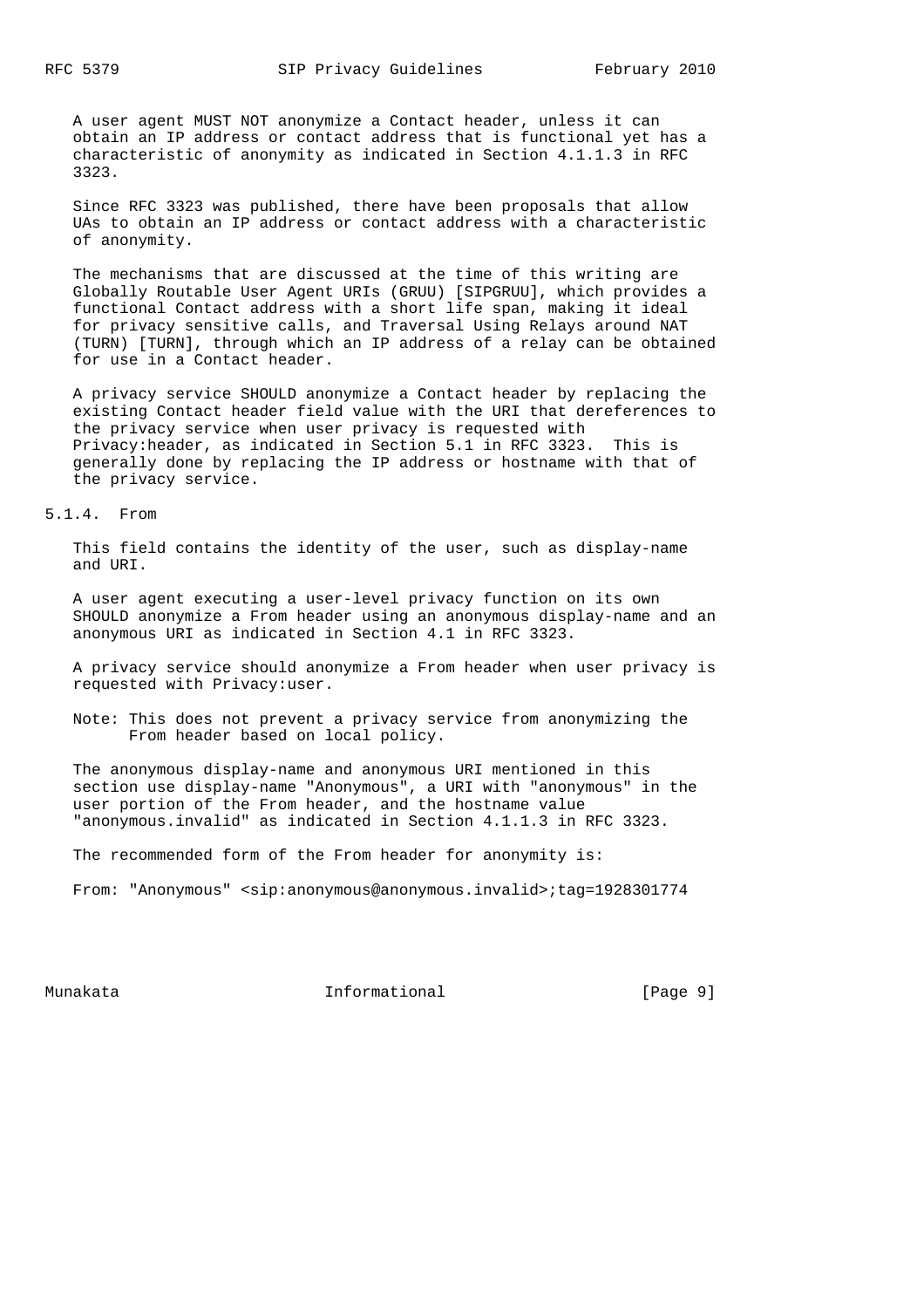The tag value varies from dialog to dialog, but the rest of this header form is recommended as shown.

#### 5.1.5. History-Info

 History-Info [RFC4244] header URIs to which the request was forwarded or retargeted can reveal general routing information.

 A user agent executing a user-level privacy function on its own SHOULD NOT add a History-Info header as indicated in Section 3.3 in RFC 4244.

 A privacy service SHOULD delete the History-Info headers when user privacy is requested with Privacy:header, Privacy:session, or Privacy:history as indicated in Section 3.3 in RFC 4244.

 The privacy could be also expressed for a specific History-Info entry by inserting "privacy=history" in the History-Info header. In such a case, a privacy service SHOULD delete the History-Info entry as indicated in Section 4.3.3.1.1 in RFC 4244.

 Refer to [RFC4244] for detailed behavior for dealing with History- Info headers.

# 5.1.6. In-Reply-To

 The In-Reply-To header contains a Call-ID of the referenced dialog. The replying user may be identified by the Call-ID in an In-Reply-To header.

 Alice > INV(Call-ID:C1) > Bob Bob > INV(In-Reply-To:C1) > Alice

 In this case, unless the In-Reply-To header is deleted, Alice might notice that the replying user is Bob because Alice's UA knows that the Call-ID relates to Bob.

 A user agent executing a user-level privacy function on its own should not add an In-Reply-To header as implied in Section 4.1 in RFC 3323.

 A privacy service MUST delete the In-Reply-To header when user privacy is requested with Privacy:user as indicated in Section 5.3 in RFC 3323.

 In addition, since an In-Reply-To header contains the Call-ID of the dialog to which it is replying, special attention is required, as described in Section 5.1.1 (Call-ID), regardless of the priv-value or

Munakata Informational [Page 10]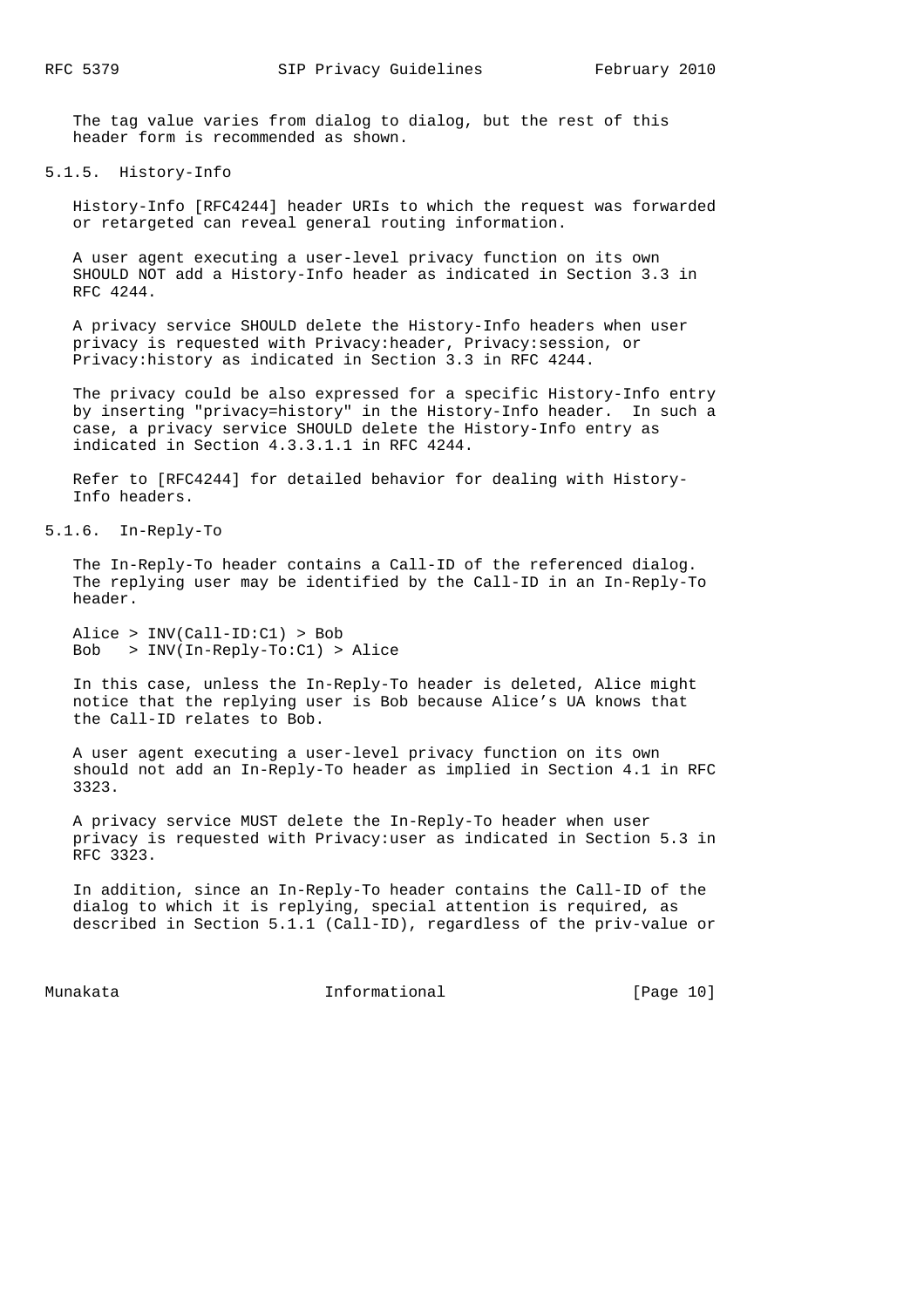presence of a Privacy header. Once a privacy service modifies a Call-ID in the request, a privacy service should restore the former value in an In-Reply-To header, if present in the INVITE request replying to the original request, as long as the privacy service maintains the dialog state.

 Example: Alice > INV(Call-ID:C1, Privacy:user) > PS > INV(Call-ID:C2) > Bob Bob > INV(In-Reply-To:C2, Privacy:none) > PS > INV(In-Reply-To:C1) > Alice

 Note: This is possible only if the privacy service maintains the state and retains all the information that it modified to provide privacy even after the dialog has been terminated, which is unlikely. Call-back is difficult to achieve when a privacy service is involved in forming the dialog to be referenced.

5.1.7. Organization

This field contains additional information about the user.

 A user agent executing a user-level privacy function on its own should not add an Organization header as implied in Section 4.1 in RFC 3323.

 A privacy service MUST delete the Organization header if one exists when user privacy is requested with Privacy:user as indicated in Section 5.3 in RFC 3323. A privacy service SHOULD NOT add an Organization header when user privacy is requested with Privacy: header as indicated in Section 5.1 in RFC 3323.

5.1.8. P-Asserted-Identity

 This header contains a network-verified and network-asserted identity of the user sending a SIP message.

 A privacy service MUST delete the P-Asserted-Identity headers when user privacy is requested with Privacy:id as indicated in Section 7 in RFC 3325 and should delete the P-Asserted-Identity headers when user privacy is requested with Privacy:header before it forwards the message to an entity that is not trusted.

 It is recommended for a privacy service to remove the P-Asserted- Identity header if user privacy is requested with Privacy:id or Privacy:header even when forwarding to a trusted entity, unless it can be confident that the message will not be routed to an untrusted entity without going through another privacy service.

Munakata Informational [Page 11]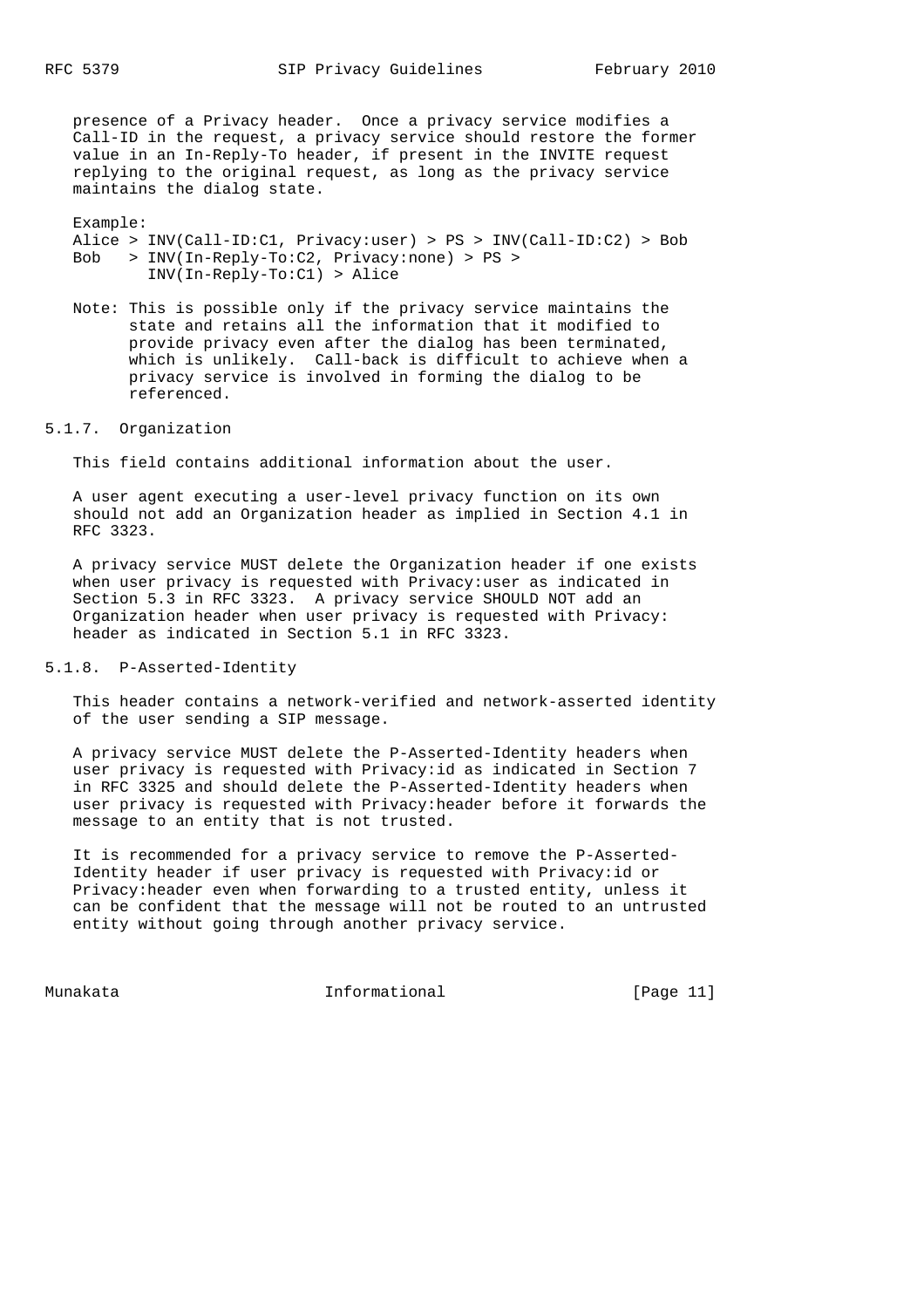# 5.1.9. Record-Route

 This field may reveal information about the administrative domain of the user.

 In order to hide Record-Route headers while keeping routability to the sender, privacy services can execute a practice referred to as "stripping". Stripping means removing all the Record-Route headers that have been added to the request prior to its arrival at the privacy service and then adding a single Record-Route header representing itself. In this case, the privacy service needs to retain the removed headers and restore them in a response.

 Alternatively, privacy services can remove the Record-Route headers and encrypt them into a single Record-Route header field. In this case, the privacy service needs to decrypt the header and restore the former values in a response.

 A privacy service SHOULD strip or encrypt any Record-Route headers that have been added to a message before it reaches the privacy service when user privacy is requested with Privacy:header as indicated in Section 5.1 in RFC 3323.

 As in the case of a Call-ID, if a privacy service modifies the Record-Route headers, it MUST be able to restore Route headers with retained values as indicated in Section 5.1 in RFC 3323. Some examples where the restoration of the Route headers is necessary and unnecessary are given below.

 When a UAC (Alice) requires privacy for a request, a privacy service does not have to restore the Route headers in the subsequent request (see Example 1).

 On the other hand, when a UAS (User Agent Server) (Bob) requires privacy for a response, a privacy service has to restore the Route headers in the subsequent request (see Example 2).

 Example 1: Restoration of Route header is UNNECESSARY when UAC requires privacy Alice > INV(Privacy:header) > P1 > INV(Record-Route:P1, Privacy:header) > PS > INV(Record-Route:PS) > P2 > INV(Record-Route:P2,PS) > Bob Bob > 200(Record-Route:P2,PS) > P2 > PS > 200(Record-Route:P2,PS,P1) > P1 > Alice Alice > re-INV(Route:P2,PS,P1, Privacy:header) > P1 > re-INV(Route:P2,PS, Privacy:header) > PS > re-INV(Route:P2) > P2 > re-INV > Bob

Munakata Informational [Page 12]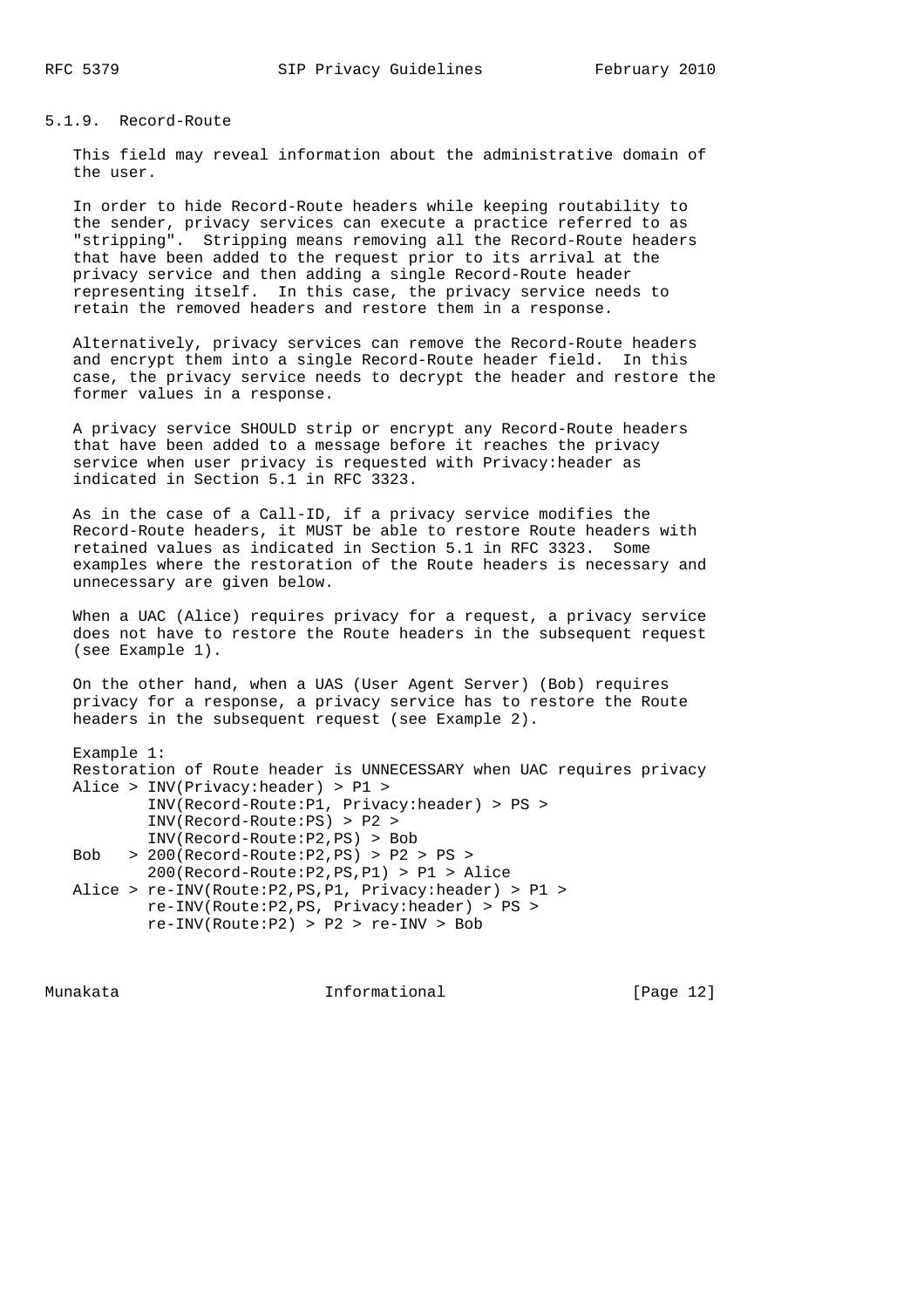| Alice              | P1                 | ΡS              | P <sub>2</sub><br><b>Bob</b> |
|--------------------|--------------------|-----------------|------------------------------|
| INV Priv           | INV Priv RR:P1     | INV RR:PS       | INV RR: P2, PS               |
| 200 RR: P2, PS, P1 | 200 RR: P2, PS, P1 | $200$ RR:P2, PS | $200$ RR:P2, PS              |
| INV R: P2, PS, P1  | INV R:P2, PS       | INV R:P2        | INV                          |
|                    |                    |                 |                              |

Figure 1: Example when restoration of Route header is UNNECESSARY

 Example 2: Restoration of Route header is NECESSARY when UAS requires privacy Alice > INV > P1 > INV(Record-Route:P1) > P2 > INV(Record-Route:P2,P1) > Bob Bob > 200(Record-Route:P2,P1, Privacy:header) > P2 > PS' > 200(Record-Route:PS',P1) > P1 > Alice Alice > re-INV(Route:PS',P1) > P1 > re-INV(Route:PS') > PS' > re-INV(Route:P2) > P2 > Bob

| Alice |                    | P1            | PS'        | P <sub>2</sub><br><b>Bob</b>          |  |
|-------|--------------------|---------------|------------|---------------------------------------|--|
|       | INV                | INV RR: P1    |            | INV RR: P2, P1                        |  |
|       | $200$ RR:PS', P1   | 200 RR:PS',P1 |            | 200 Priv RR:P2, P1 200 Priv RR:P2, P1 |  |
|       | INV $R:PS'$ , $P1$ | $INV$ $R:PS'$ | INV R:P2   | INV                                   |  |
|       |                    |               | (Restored) |                                       |  |

Figure 2: Example when restoration of Route header is NECESSARY

 Note: In Figures 1 and 2, Priv means Privacy:header, RR means Record- Route header, and R means Route header.

5.1.10. Referred-By

 The Referred-By [RFC3892] header carries a SIP URI representing the identity of the referrer.

 The Referred-By header is an anonymization target when the REFER request with the Referred-By header is sent by the user (referrer) whose privacy is requested to be processed in the privacy service.

Munakata Informational [Page 13]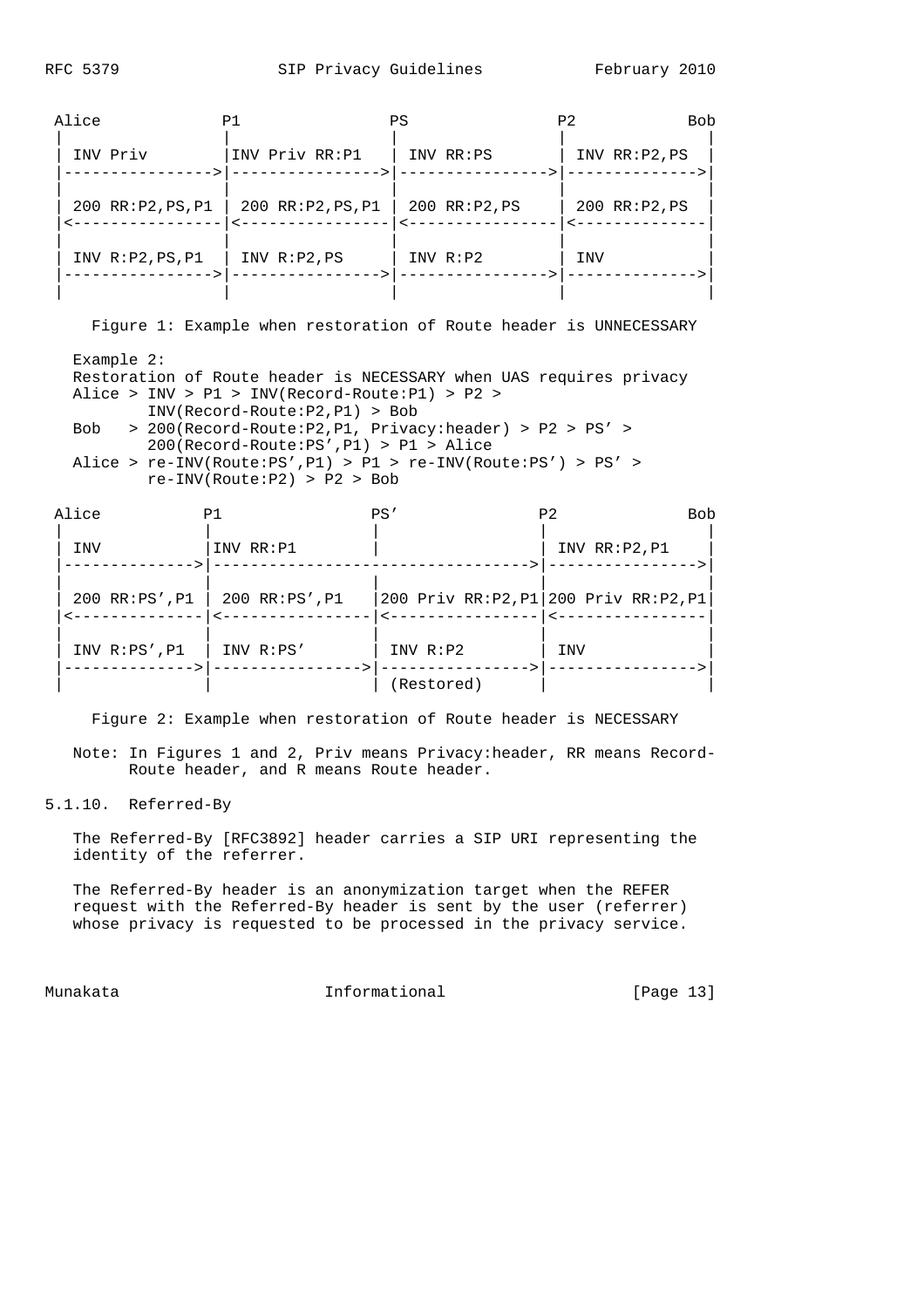A user agent that constructs REFER requests executing a user-level privacy function on its own should anonymize a Referred-By header by using an anonymous URI.

 A privacy service should anonymize a Referred-By header in a REFER request by using an anonymous URI when user privacy is requested with Privacy:user.

 On the other hand, the Referred-By header is not an anonymization target when it appears in a request other than REFER (e.g., INVITE) because the URI in the Referred-By header does not represent the sender of the request.

 Example 1: Referrer requests no privacy and referee requests privacy Alice > REF(Referred-By:Alice) > Bob Bob > INV(Referred-By:Alice, Privacy:user) > PS > INV(Referred-By:Alice) > Carol

 Example 2: Referrer requests privacy and referee requests privacy Alice > REF(Referred-By:Alice, Privacy:user) > PS > REF(Referred-By:X) > Bob Bob > INV(Referred-By:X, Privacy:user) > PS > INV(Referred-By:X) > Carol

5.1.11. Reply-To

 This field contains a URI that can be used to reach the user on subsequent call-backs.

 A user agent executing a user-level privacy function on its own should not add a Reply-To header in the message as implied in Section 4.1 in RFC 3323.

 A privacy service MUST delete a Reply-To header when user privacy is requested with Privacy:user as indicated in Section 5.3 in RFC 3323.

5.1.12. Server

 This field contains information about the software used by the UAS to handle the request.

 A user agent executing a user-level privacy function on its own should not add a Server header in the response as implied in Section 4.1 in RFC 3323.

Munakata Informational [Page 14]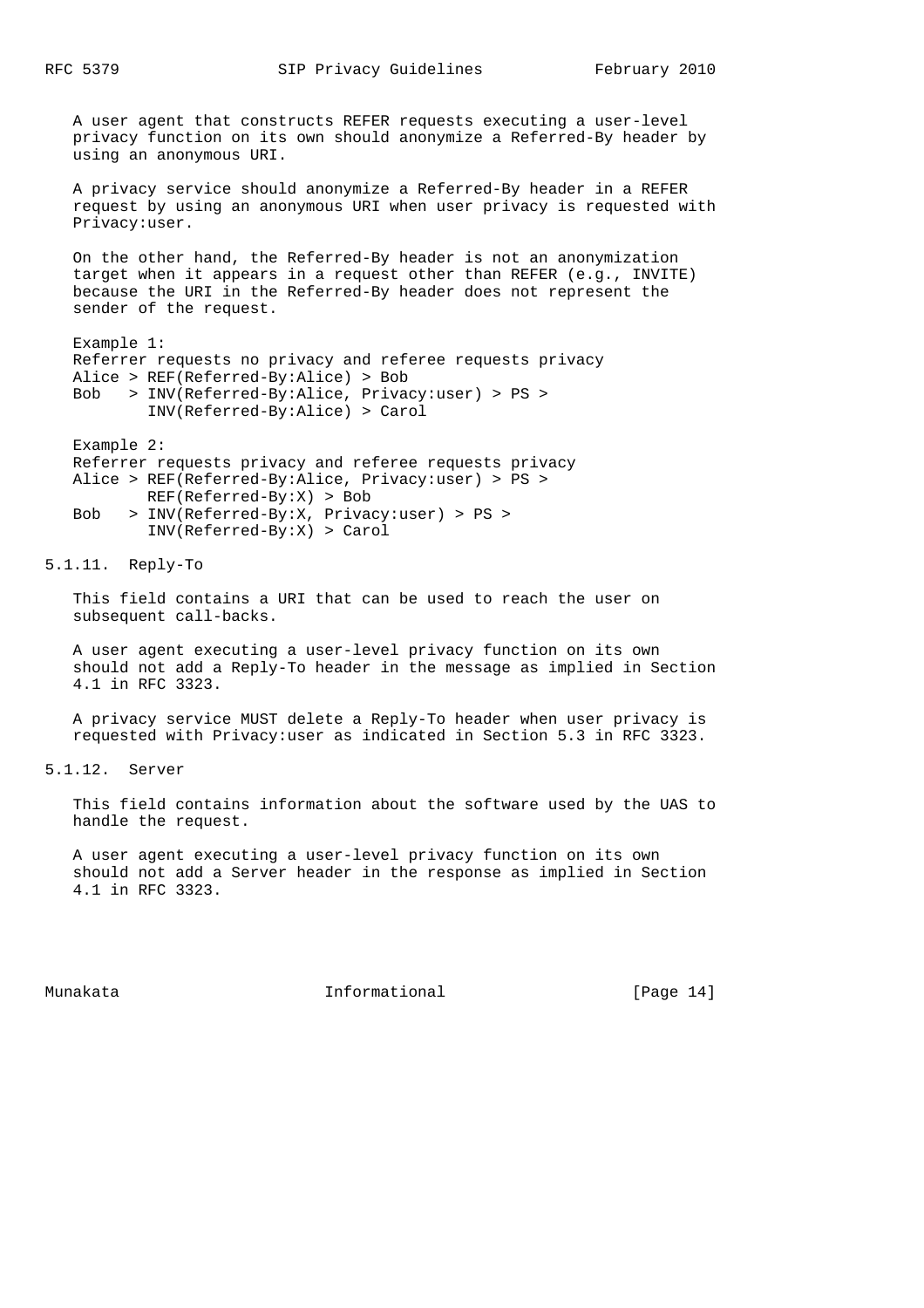A privacy service must delete a Server header in a response when user privacy is requested with Privacy:user. A privacy service SHOULD NOT add a Server header in a response when user privacy is requested with Privacy:header as indicated in Section 5.1 in RFC 3323.

5.1.13. Subject

 This field contains free-form text about the subject of the call. It may include text describing something about the user.

 A user agent executing a user-level privacy function on its own should not include any information identifying the caller in a Subject header.

 A privacy service MUST delete a Subject header when user privacy is requested with Privacy:user as indicated in Section 5.3 in RFC 3323.

5.1.14. User-Agent

This field contains the UAC's information.

 A user agent executing a user-level privacy function on its own should not add a User-Agent header as implied in Section 4.1 in RFC 3323.

 A privacy service MUST delete a User-Agent header when user privacy is requested with Privacy:user as indicated in Section 5.3 in RFC 3323.

5.1.15. Via

 The bottommost Via header added by a user agent contains the IP address and port or hostname that are used to reach the user agent for responses. Via headers added by proxies may reveal information about the administrative domain of the user.

 A user agent MUST NOT anonymize a Via header as indicated in Section 4.1.1.3 in RFC 3323, unless it can obtain an IP address that is functional yet has a characteristic of anonymity. This may be possible by obtaining an IP address specifically for this purpose either from the service provider or through features such as TURN.

 A privacy service SHOULD strip or encrypt any Via headers that have been added prior to reaching the privacy service when user privacy is requested with Privacy:header as indicated in Section 5.1 in RFC 3323. Refer to Section 5.1.9 (Record-Route) for details of stripping and encryption.

Munakata Informational [Page 15]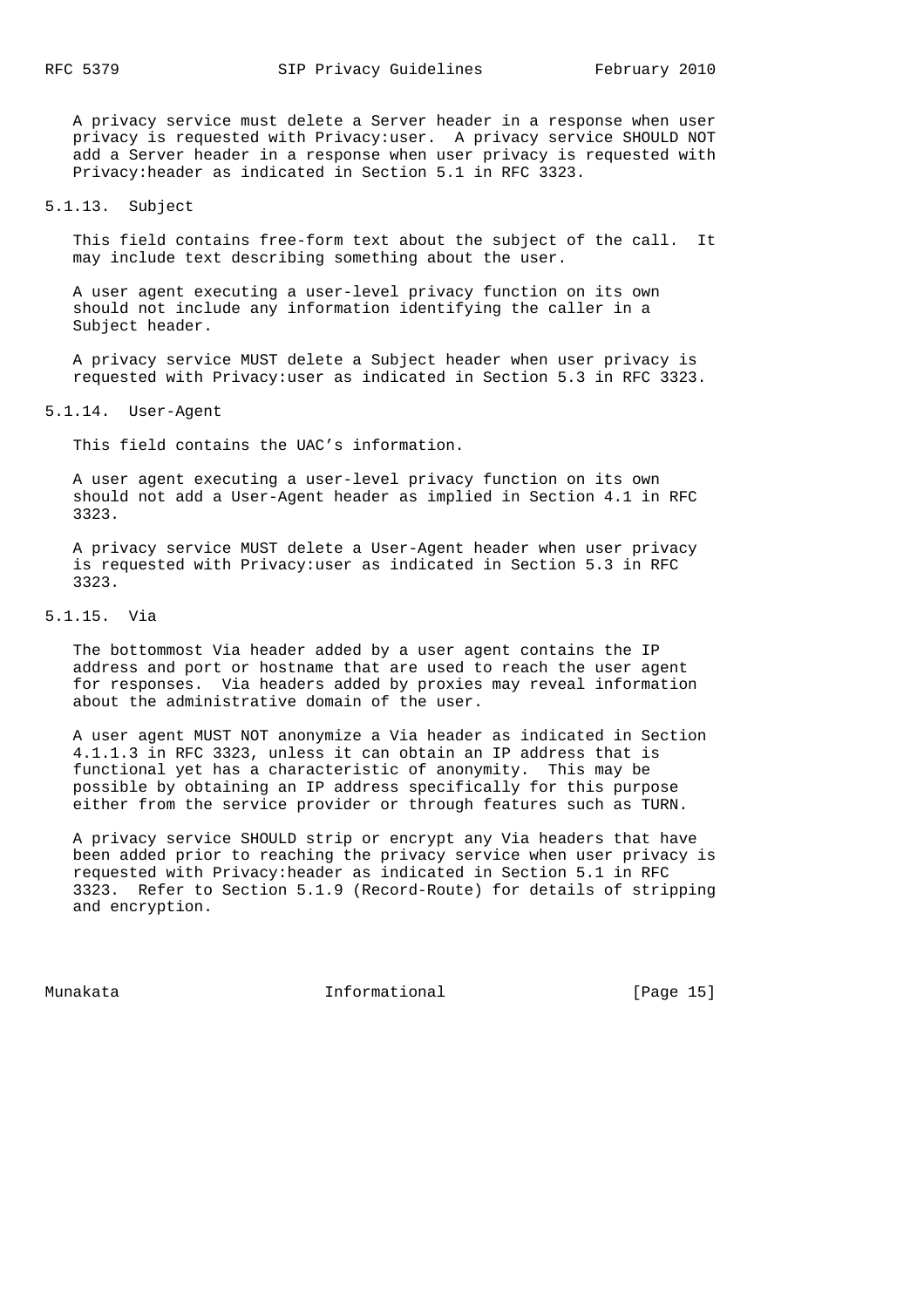A privacy service MUST restore the original values of Via headers when handling a response in order to route the response to the originator as indicated in Section 5.1 in RFC 3323.

No Via stripping is required when handling responses.

5.1.16. Warning

This field may contain the hostname of the UAS.

 A user agent executing a user-level privacy function on its own should not include the hostname representing its identity in a Warning header.

 A privacy service should anonymize a Warning header by deleting the hostname portion (if it represents a UAS's identity) from the header when user privacy is requested with Privacy:user.

5.2. Target SDP Parameters

 This section describes privacy considerations for each SDP [RFC4566] parameter that may reveal information about the user.

 When privacy functions for user-inserted information are requested to be executed at a privacy service, user agents MUST NOT encrypt SDP bodies in messages as indicated in Section 4.2 in RFC 3323.

5.2.1. c/m Lines

 The c and m lines in the SDP body convey the IP address and port for receiving media.

 A user agent must not anonymize the IP address and port in the c and m lines, unless it can obtain an IP address that is functional yet has a characteristic of anonymity as implied in Section 4.1.1.3 in RFC 3323. This may be possible by obtaining an IP address specifically for this purpose either from the service provider or through features such as TURN.

 A privacy service must anonymize the IP address and port in c and m lines using a functional anonymous IP address and port when user privacy is requested with Privacy:session. This is generally done by replacing the IP address and port present in the SDP with that of a relay server.

Munakata Informational [Page 16]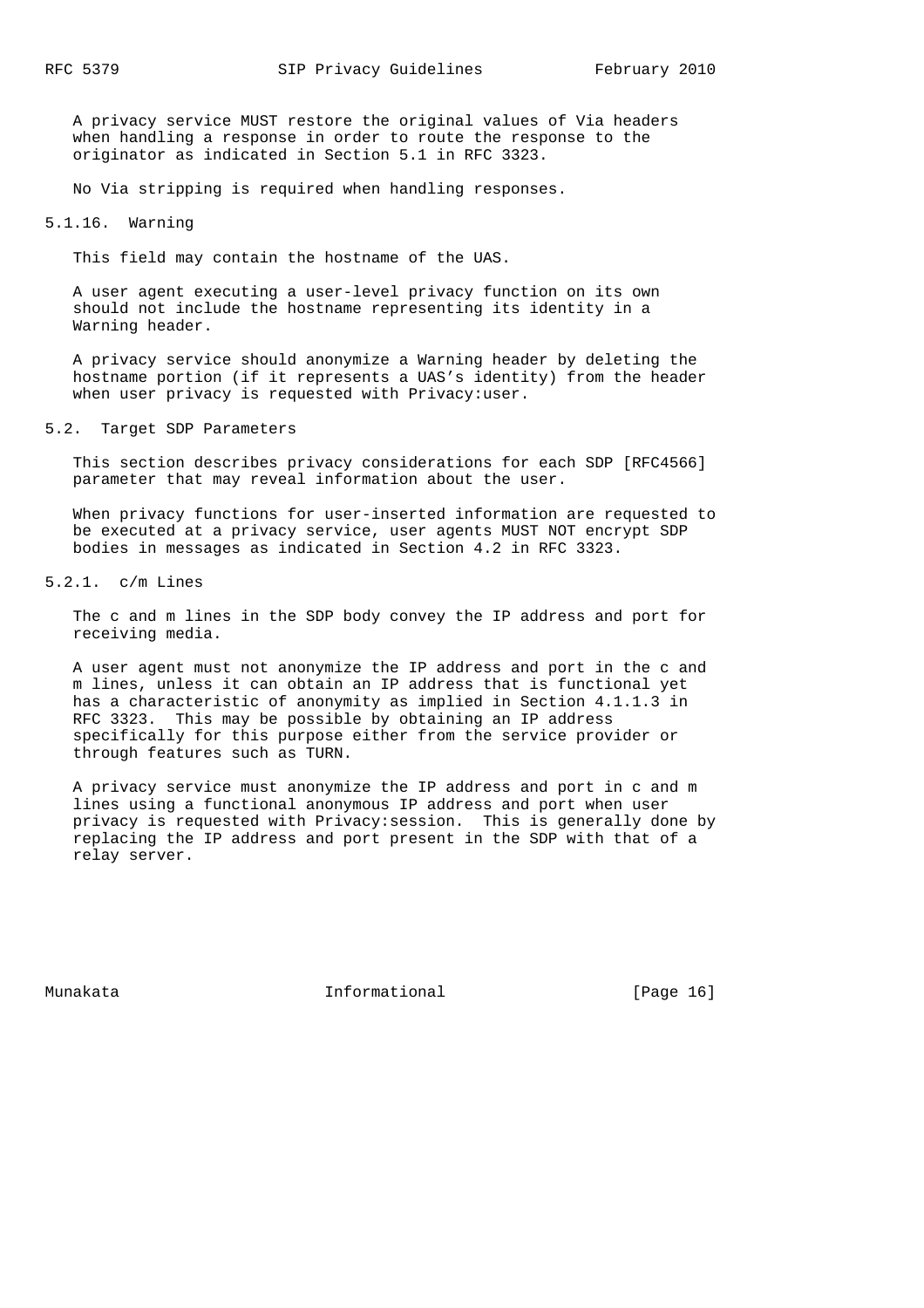# 5.2.2. o Line

 The username and IP address in this parameter may reveal information about the user.

 A user agent may anonymize the username in an o line by setting username to "-" and anonymize the IP address in the o line by replacing it with a value so that it is sufficiently unique.

 A privacy service must anonymize the username and IP address in the o line by setting the username to "-" and replacing the IP address with a value so that it is sufficiently unique when user privacy is requested with Privacy:session.

5.2.3.  $i/u/e/p$  Lines

These lines may contain information about the user.

 A user agent executing a session-level privacy function on its own should not include user's information in the i, u, e, and p lines.

 A privacy service should modify the i, u, e, and p lines to delete the user's identity information when user privacy is requested with Privacy:session.

5.3. Considerations for Non-Target SIP Headers/Parameters

5.3.1. Identity/Identity-Info

 The Identity [RFC4474] header field contains a signature used for validating the identity. The Identity-Info header field contains a reference to the certificate of the signer of Identity headers. An Identity-Info header may reveal information about the administrative domain of the user.

 The signature in an Identity header provides integrity protection over the From, To, Call-ID, Cseq, Date, and Contact headers and over the message body. The integrity protection is violated if a privacy service modifies these headers and/or the message body for the purpose of user privacy protection.

 Once those integrity-protected headers (such as From and Call-ID) are modified, the Identity/Identity-Info header fields are not valid any more. Thus, a privacy service acting on a request for Privacy:user, Privacy:header, or Privacy:session can invalidate integrity protection provided by an upstream authentication service that has inserted Identity/Identity-Info header fields. The use of such a privacy service should be avoided if integrity protect needs to be

Munakata Informational [Page 17]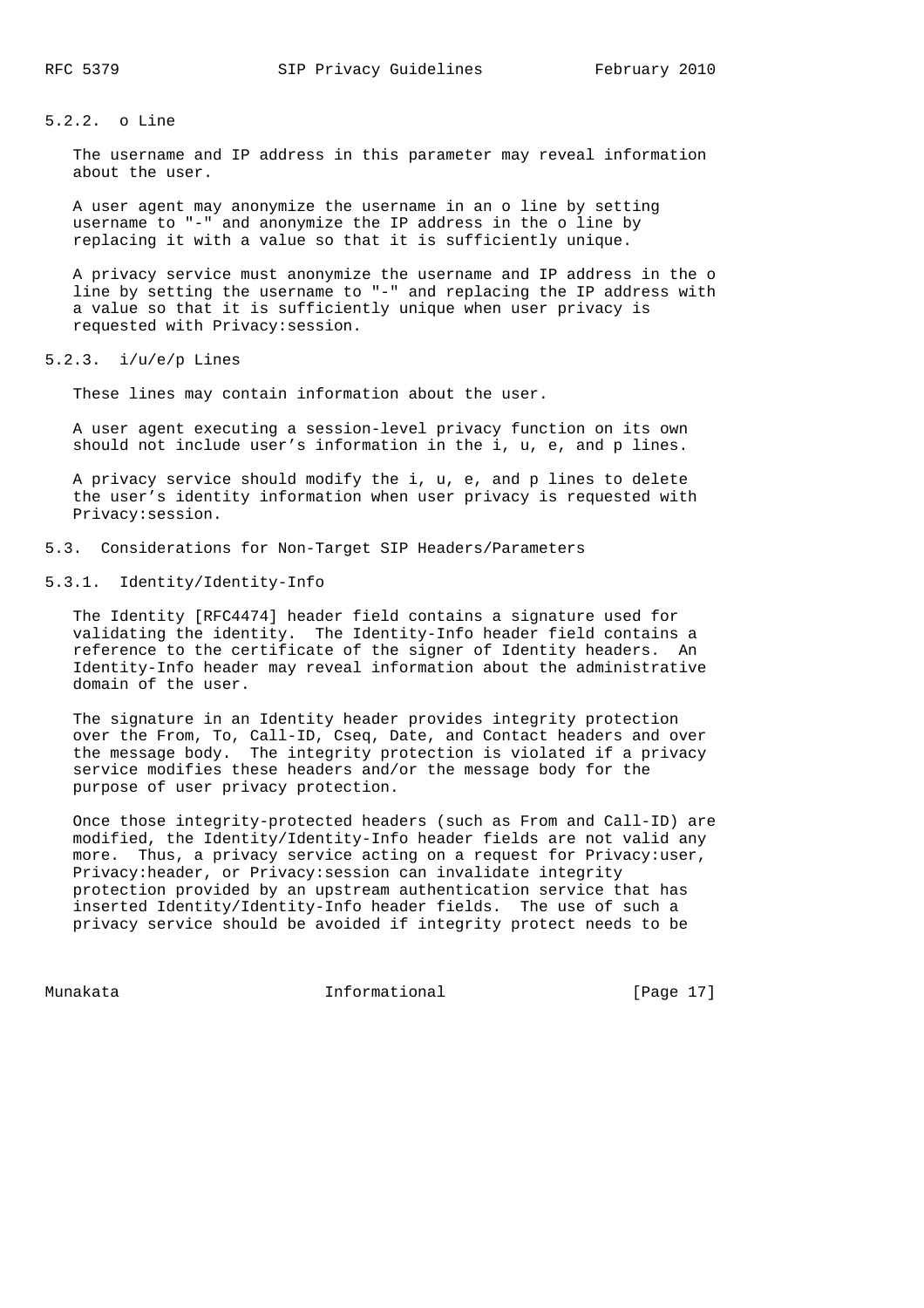retained. Otherwise, if the privacy service invalidates the integrity protection, it should remove the Identity/Identity-Info header fields.

 An authentication service downstream of the privacy service may add Identity/Identity-Info header fields if the domain name of the From header field URI has not been anonymized (e.g., 'sip:anonymous@example.com'), which makes it possible for the service to authenticate the UAC. This authenticated yet anonymous From header means "this is a known user in my domain that I have authenticated, but I am keeping its identity private" as indicated in Section 12 in RFC 4474.

 The desired deployment will have a privacy service located before or co-located with the identity service; thus, integrity and privacy can both be provided seamlessly.

5.3.2. Path

 This field may contain information about the administrative domain and/or the visited domain of the user agent. However, the Path header is not the target of any priv-values.

 Given that the Path header [RFC3327] only appears in REGISTER requests/responses and is essential for a call to reach the registered UA in the visited domain, it serves no purpose to withhold or hide the information contained in the Path header; rather, it is harmful.

 The only reason privacy may be considered desirable is if the visited domain wants to withhold its topology from the home domain of the user. In doing so, the domain withholding the topology needs to ensure that it provides sufficient information so that the home domain can route the call to the visited domain, thus reaching the **TTA** 

 However, anonymization of network-privacy-sensitive information is out of scope.

# 5.3.3. Replaces Header/Parameter

 The Replaces [RFC3891] header and the "replaces" parameter contain identifiers of a dialog to be replaced, which are composed of Call- ID, local tag, and remote tag.

Munakata Informational [Page 18]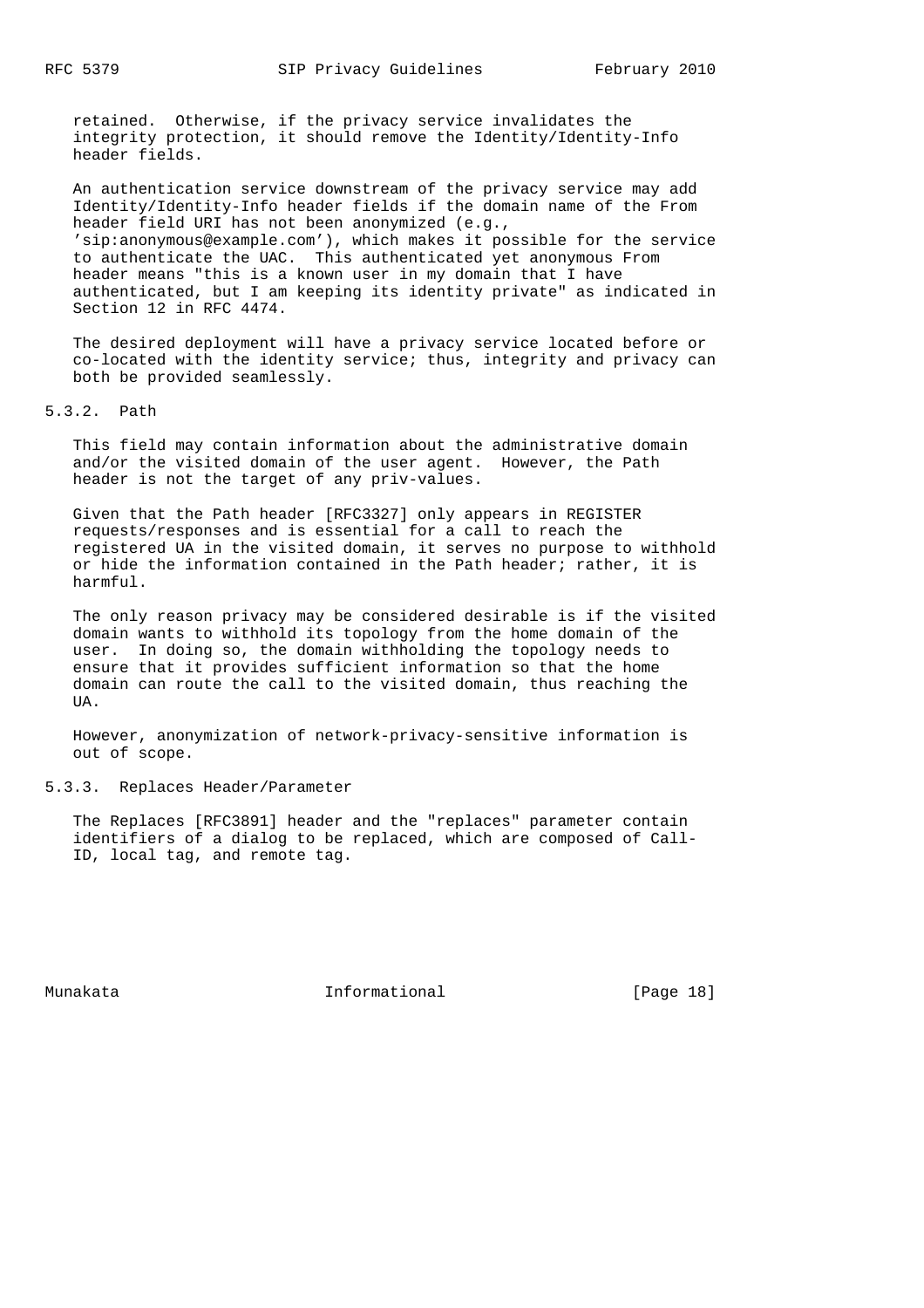The sender of the INVITE with a Replaces header is usually not the originating user agent or terminating user agent of the target dialog to be replaced. Therefore, the Call-ID within the Replaces header is unlikely to be generated by the sender, and thus this header is outside the anonymization target per priv-value.

 The "replaces" parameter, which appears in a Refer-To header in a REFER request, is not the target of any particular priv-values either. As described in Section 5.1.1 (Call-ID), regardless of the priv-value or the presence of a Privacy header, once a privacy service modifies a Call-ID in the request, it should monitor headers that may contain Call-ID and restore the portion of the value representing the modified Call-ID to the original Call-ID value in a Replaces header received.

 The main challenge for this to function properly is that a privacy service has to be on a signaling path to the originator for every dialog. This is generally not possible and results in REFER requests not functioning at all times. This is a trade-off that is anticipated when privacy is imposed.

 The privacy requirements mentioned in Section 5.1.1 will cause the Replaces header and "replaces" parameter to contain values that will fail the resulting dialog establishment in some situations. This loss of functionality is allowed and/or intended as illustrated above (i.e., it is not the responsibility of a privacy service to ensure that these features always work).

 The functionality of the Replaces header/parameter when anonymized depends on the circumstances in which it is used. REFER may work or may not work depending on the following three criteria.

 1. Who generated the Call-ID. 2. Where the privacy service is on the signaling path. 3. Who initiates the REFER with the "replaces" parameter.

 A few examples that explore when the Replaces header/parameter works or fails are given below.

 Example 1: Transfer initiated by the originator, PS added for first INV and REF Alice > INV(Call-ID:C1, Privacy:user) > PS > INV(Call-ID:C2) > Bob Alice > REF(Refer-To:Bob?Replaces=C1, Privacy:user) > PS > REF(Refer-To:Bob?Replaces=C2) > Carol Carol > INV(Replaces:C2) > Bob (SUCCEED)

Munakata Informational [Page 19]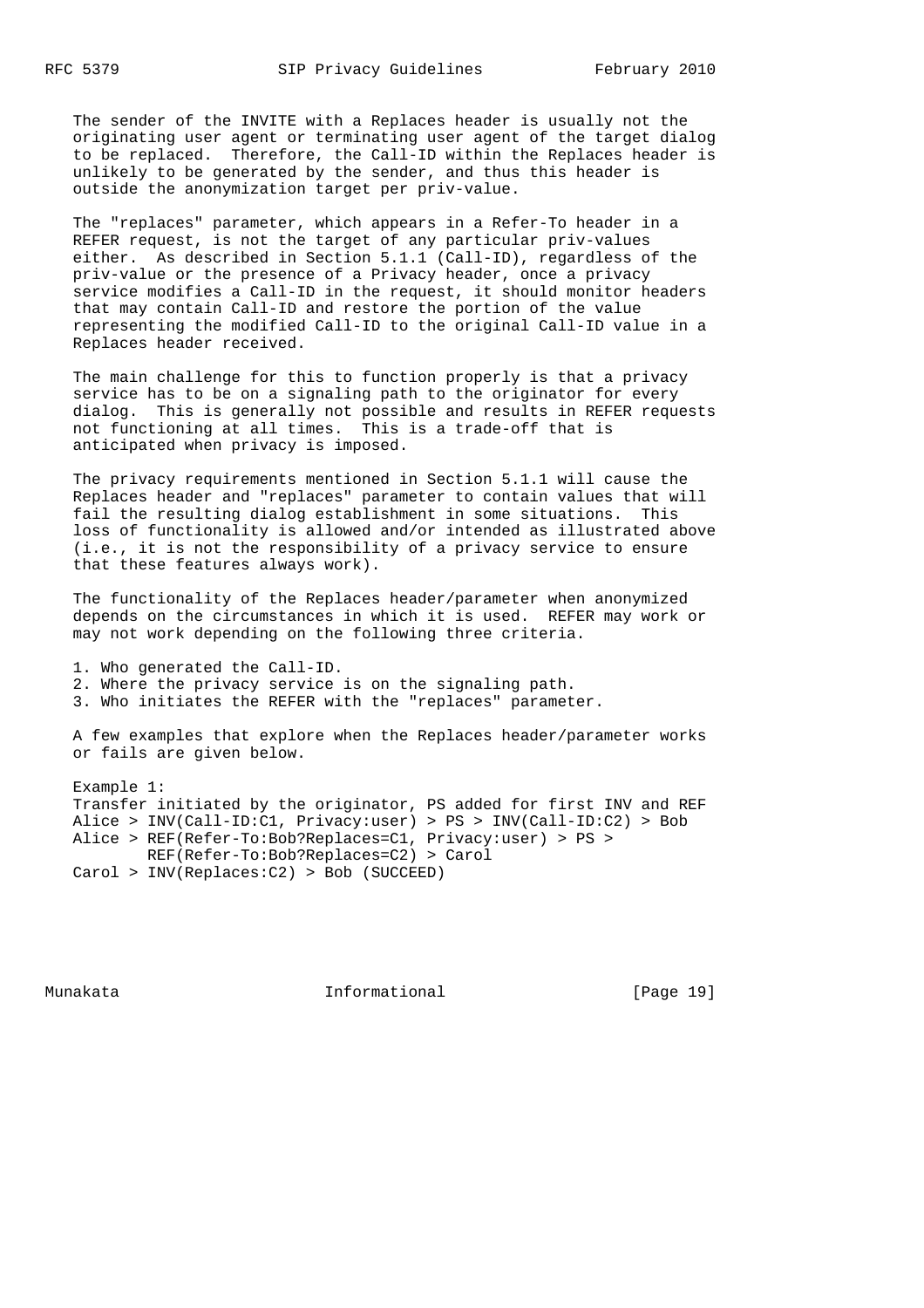Example 2: Transfer initiated by the originator, PS added only for first INV Alice > INV(Call-ID:C1, Privacy:user) > PS > INV(Call-ID:C2) > Bob Alice > REF(Refer-To:Bob?Replaces=C1) > Carol Carol > INV(Replaces:C1) > Bob (FAIL) Note: Example 2 would succeed if the same PS (that modifies the Call- ID in the INVITE from Alice) is also added for REFER and modifies the value in the "replaces" parameter from C1 to C2 even if there is no Privacy header in the REFER. Example 3: Transfer initiated by the originator, PS added only for REF Alice > INV(Call-ID:C1) > INV(Call-ID:C1) > Bob Alice > REF(Refer-To:Bob?Replaces=C1, Privacy:user) > PS > REF(Refer-To:Bob?Replaces=C1) > Carol Carol > INV(Replaces:C1, Privacy:user) > PS' > INV(Replaces:C1) > Bob (SUCCEED) Example 4: Transfer initiated by the terminating party, PS added for both INV Alice > INV(Call-ID:C1, Privacy:user) > PS > INV(Call-ID:C2) > Bob Bob > REF(Refer-To:Alice?Replaces=C2) > Carol Carol > INV(Replaces:C2) > PS > INV(Replaces:C1) > Alice (SUCCEED) Note: Example 4 succeeds because the same PS (that modifies the Call- ID in the INVITE from Alice) checks the incoming requests and modifies the value in a Replaces header in the INVITE from Carol to the former value of Call-ID (C1). Example 5: Hold, PS added only for first INV Alice > INV(Call-ID:C1, Privacy:user) > PS > INV(Call-ID:C2) > Bob Alice > REF(Refer-To:Bob?Replaces=C1) > Music-Server Music-Server > INV(Replaces:C1) > Bob (FAIL) Note: Example 5 would succeed if the same PS (that modifies the Call- ID in the INVITE from Alice) is added for the INVITE from the Music-Server and modifies the value in a Replaces header from C1 to C2. As the above examples show, in some scenarios, information carried in

 the Replaces header/parameter would result in failure of the REFER. This will not happen if the Call-ID is not modified at a privacy service.

Munakata Informational [Page 20]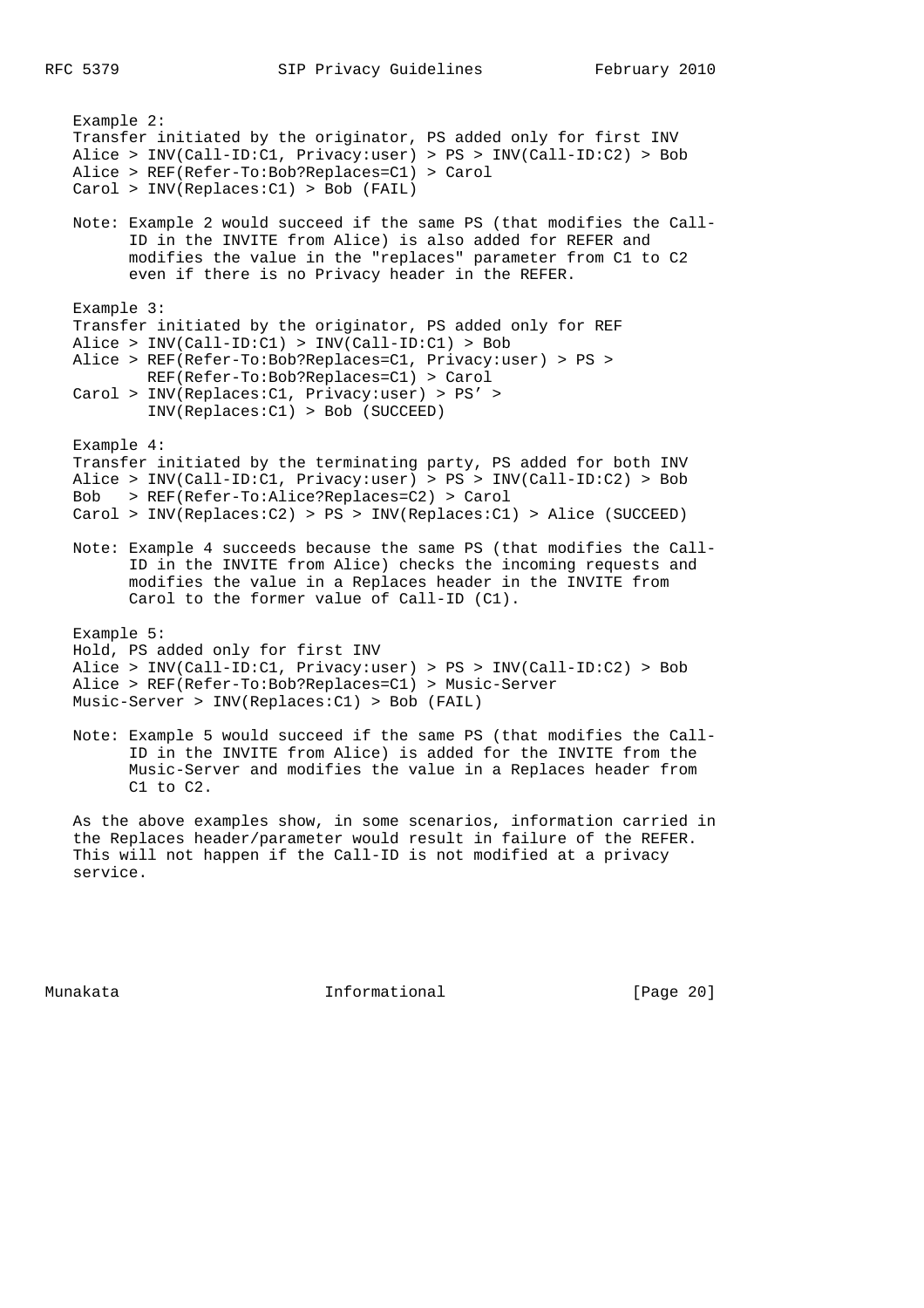# 5.3.4. Route

 This field may contain information about the administrative domain of the user agent, but the Route header is not the target of any priv values.

 Route headers appear only in SIP requests to force routing through the listed set of proxies. If a privacy service anonymizes the Route header, the routing does not function. Furthermore, there is no risk in revealing the information in the Route headers to further network entities, including the terminating user agent, because a proxy removes the value from the Route header when it replaces the value in the Request-URI as defined in RFC 3261.

 A privacy service that modifies Record-Route headers may need to restore the values in Route headers as necessary. As indicated in Section 5.1 in RFC 3323, if a privacy service modifies the Record- Route headers, it MUST be able to restore Route headers with retained values. Please refer to Section 5.1.9 (Record-Route) for further detail and examples.

# 5.3.5. Service-Route

 Service-Route headers [RFC3608] appear only in 200 OK responses to REGISTER requests and contain information about the registrar. The purpose of the privacy mechanism defined in RFC 3323 is to secure the user's privacy, so the case where a registrar sets a Privacy header is not considered here. Therefore, the Service-Route header is not the target of any priv-values.

### 5.3.6. Target-Dialog

 The Target-Dialog [RFC4538] header faces exactly the same issues as seen for the Replaces header. Please refer to Section 5.3.3 (Replaces Header/Parameter) for why this is not a target for any particular priv-values and how a privacy service still needs to evaluate and modify the value contained, even if no privacy is requested.

# 6. Security Considerations

 This guideline document adds no new security considerations to those discussed in [RFC3323], [RFC3325], and [RFC4244].

Munakata Informational [Page 21]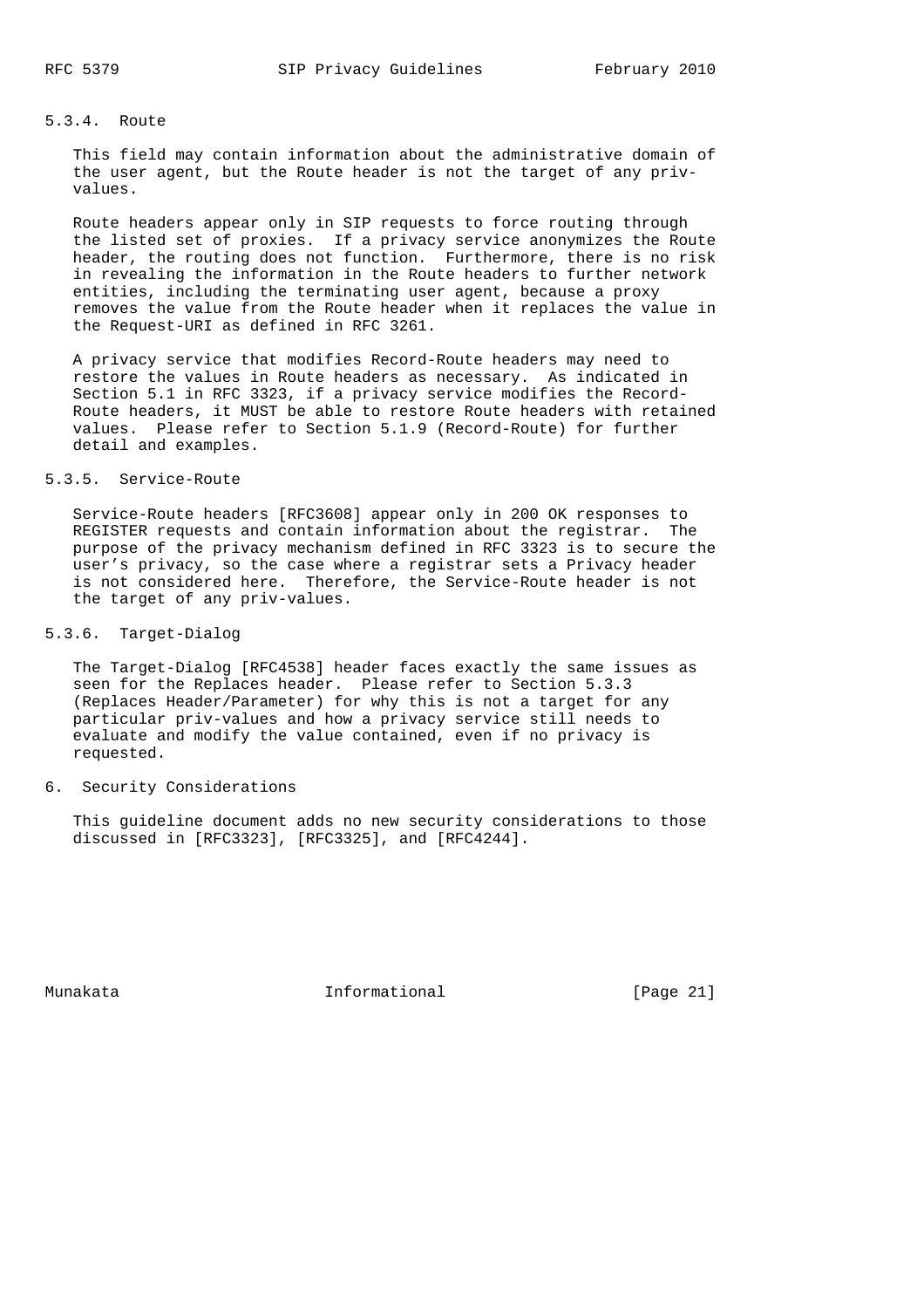# 7. Acknowledgements

 The authors would like to thank John Elwell, Jon Peterson, Jonathan Rosenberg, Mary Barnes, Paul Kyzivat, and Roland Jesske for their reviews and comments.

- 8. References
- 8.1. Normative References
	- [RFC2119] Bradner, S., "Key words for use in RFCs to Indicate Requirement Levels", BCP 14, RFC 2119, March 1997.
	- [RFC3261] Rosenberg, J., Schulzrinne, H., Camarillo, G., Johnston, A., Peterson, J., Sparks, R., Handley, M., and E. Schooler, "SIP: Session Initiation Protocol", RFC 3261, June 2002.
	- [RFC3323] Peterson, J., "A Privacy Mechanism for the Session Initiation Protocol (SIP)", RFC 3323, November 2002.
	- [RFC3325] Jennings, C., Peterson, J., and M. Watson, "Private Extensions to the Session Initiation Protocol (SIP) for Asserted Identity within Trusted Networks", RFC 3325, November 2002.
	- [RFC4244] Barnes, M., Ed., "An Extension to the Session Initiation Protocol (SIP) for Request History Information", RFC 4244, November 2005.
- 8.2. Informative References
	- [TURN] Rosenberg, J., Mahy, R., and P. Matthews, "Traversal Using Relays around NAT (TURN): Relay Extensions to Session Traversal Utilities for NAT (STUN)", Work in Progress, July 2008.
	- [SIPGRUU] Rosenberg, J., "Obtaining and Using Globally Routable User Agent URIs (GRUUs) in the Session Initiation Protocol (SIP)", RFC 5627, October 2009.
	- [RFC3315] Droms, R., Ed., Bound, J., Volz, B., Lemon, T., Perkins, C., and M. Carney, "Dynamic Host Configuration Protocol for IPv6 (DHCPv6)", RFC 3315, July 2003.
	- [RFC3327] Willis, D. and B. Hoeneisen, "Session Initiation Protocol (SIP) Extension Header Field for Registering Non-Adjacent Contacts", RFC 3327, December 2002.

Munakata Informational [Page 22]